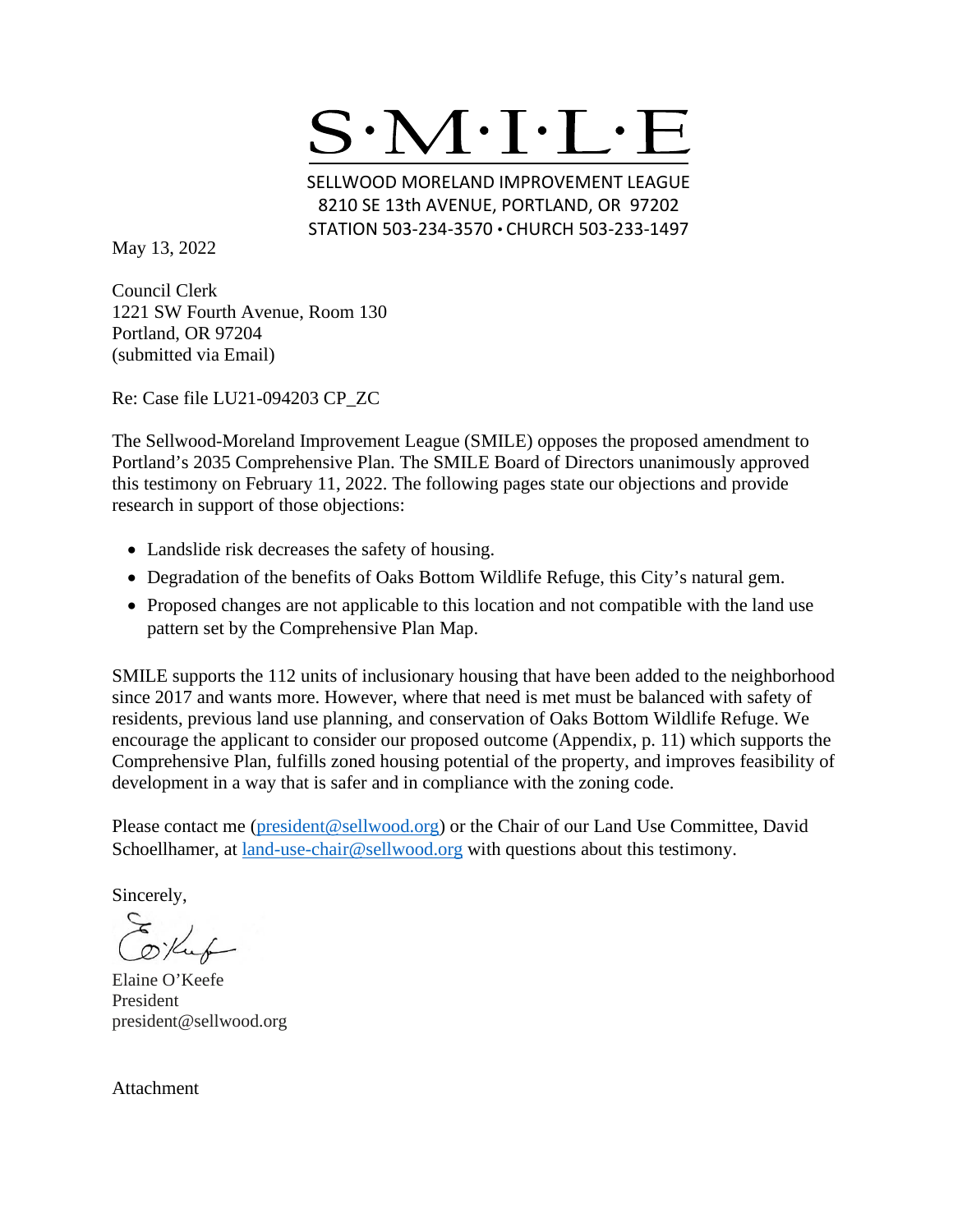SMILE (Sellwood Moreland Improvement League) Re: LU21-094203 CP\_ZC May 13, 2022 Page **1** of **5**

The Sellwood-Moreland Improvement League (SMILE) opposes the proposed amendment to Portland's 2035 Comprehensive Plan. The SMILE Board of Directors unanimously approved this testimony on February 11, 2022.

This proposal because it fails to adhere to any of the five Guiding Principles for Portland's 2035 Comprehensive Plan.

*Economic Prosperity: Support a low-carbon economy and foster employment growth, competitiveness and equitably distributed household prosperity.* Placing high-density housing far from the Central City, town centers, transit stations, frequent transit, and commercial services does not support a low-carbon economy.

*Human Health: Avoid or minimize negative health impacts and improve opportunities for Portlanders to lead healthy, active lives.* Placing highdensity housing in a landslide zone endangers human health.

*Environmental Health: Weave nature into the city and foster a healthy environment that sustains people, neighborhoods, and fish and wildlife. Recognize the intrinsic value of nature and sustain the ecosystem services of Portland's air, water and land.* Tall and high-density development adjacent to the Oaks Bottom Wildlife Refuge threatens scenic and wildlife resources.

*Equity: Promote equity and environmental justice by reducing disparities, … Specifically recognize, address and prevent repetition of the injustices suffered by communities of color throughout Portland's history.*



Photo: The steep slope of the Sellwood bluff at the property. The Hearings Officer states that the property "does pose a substantial landslide risk" (page 8) but still recommends the property zoning be changed to more than double the building height and residential density. An example why the recommendation is precarious is the Newell Creek affordable housing project in Oregon City which was built in a landslide zone. Two buildings were subsequently demolished due to landslides, and legal battles ensued<sup>[1](#page-1-0),[2](#page-1-1)</sup>.

Although not the intent of this proposal, if it were approved, Portland's zoning would protect homeowners along the Sellwood bluff from landslides by restricting density while a much greater density of less wealthy tenants (and thus more likely to be people of color) at this site

<span id="page-1-1"></span><span id="page-1-0"></span><sup>1</sup> Burns, S.F., 2006, The Newell Creek Village Apartment landslide, Oregon City, Oregon 2006: we told you not to build there!. Geological Society of America, 38(7), 15[5.https://eurekamag.com/research/020/260/020260752.php](https://eurekamag.com/research/020/260/020260752.php) <sup>2</sup>Apartment owner sues Oregon City for \$2.6 million in long-running water line dispute, The Oregonian, February 15, 2013, [https://www.oregonlive.com/oregon-city/2013/02/apartment\\_owner\\_sues\\_oregon\\_ci.html](https://www.oregonlive.com/oregon-city/2013/02/apartment_owner_sues_oregon_ci.html)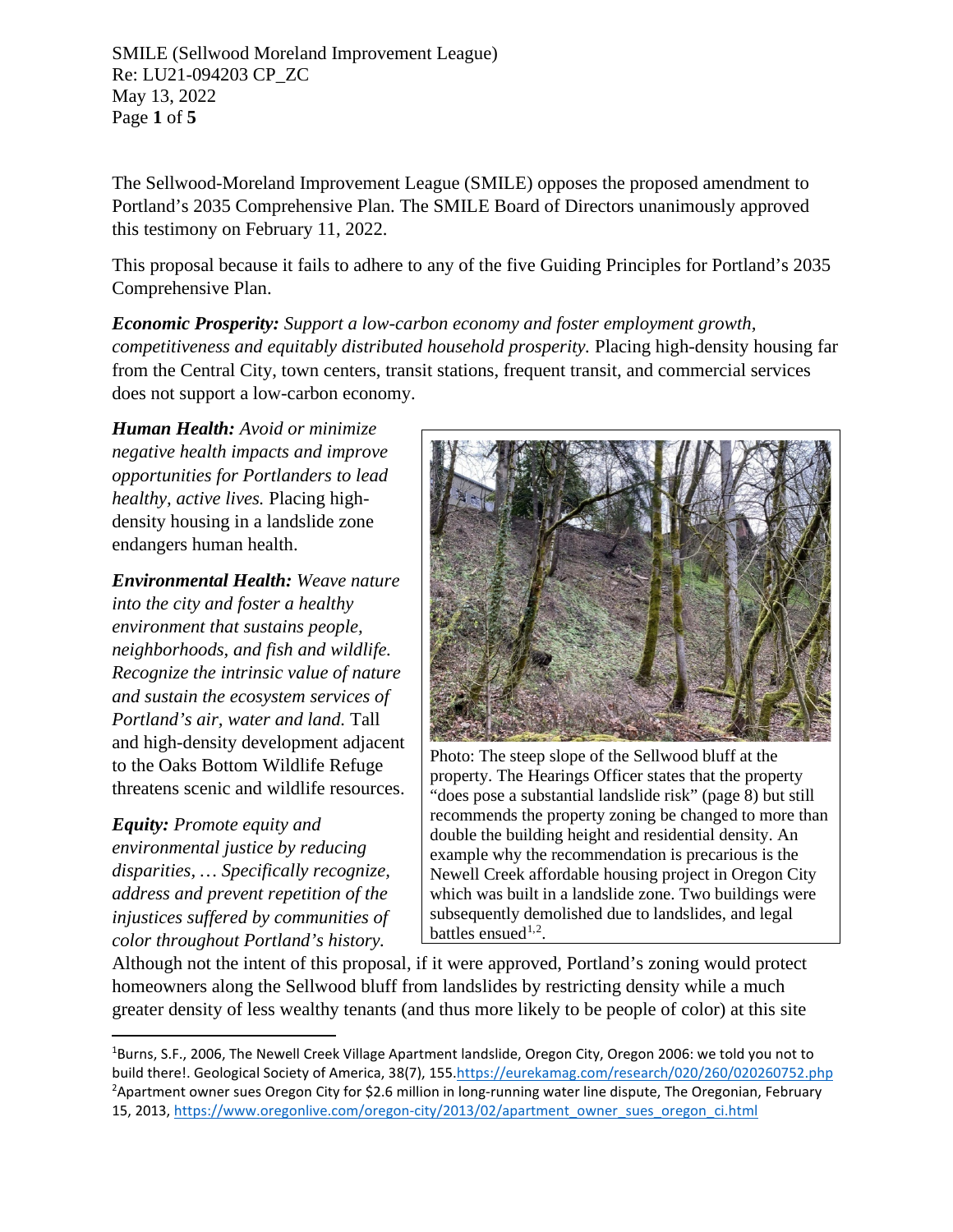SMILE (Sellwood Moreland Improvement League) Re: LU21-094203 CP\_ZC May 13, 2022 Page **2** of **5**

would be exposed to the risk of landslides. Portland has a tragic history of housing and lives being lost to natural disasters, specifically, Vanport provided housing for people of color in a natural hazard zone and was destroyed by a catastrophic flood<sup>[3](#page-2-0)</sup>.

*Resilience: Reduce risk and improve the ability of individuals, communities, economic systems, and the natural and built environments to withstand, recover from, and adapt to changes from natural hazards, human-made disasters, climate change, and economic shifts.* Expanding high density housing in a landslide zone increases risk. Climate change will increase the risk of landslides.

Details of why the proposal is not supportive of the Comprehensive Plan are presented in our attached testimony to the Hearings Officer. We are willing to work with the applicant to improve the proposal. On page 11 of the Appendix, we propose an outcome that is supportive of the Comprehensive Plan, fulfills the zoned housing potential of the property, improves the feasibility of development, and does so in a way that is safer and in compliance with the zoning code. In this testimony to Council we focus issues most relevant for Council.

#### **Balancing housing quantity versus planning, landslide risk, and Oaks Bottom**

Council must make the subjective decision whether the proposal 'on balance has been found to be equally or more supportive of the Comprehensive Plan as a whole'. While the proposal is more supportive of housing quantity policies, it is less supportive of policies regarding Design

and Development, Housing safety and location, and Environment and Watershed Health. See page 2 of the attachment for a list of specific policies.

The benefit of the proposal, potentially

*Can I just offer an observation which is one of the reasons that I think these are among the most interesting things that we take up as a Council is that uniquely we get to balance competing values that are written in a very general term and we can have sharp disagreements among the five of us about the relative weight to give to various things. … We often disagree fundamentally although we are playing in the same sandbox so I would just say that this is uniquely an area where you get to follow what your head and your heart guide you and you get to balance.*

-Commissioner Nick Fish, September 20, 2018, commenting on LU 18- 112666 CP ZC.

more housing units than current zoning (roughly 90 additional units<sup>[4](#page-2-1)</sup>,  $9<sup>5</sup>$  $9<sup>5</sup>$  $9<sup>5</sup>$  of which may be inclusionary), is minor compared to the available zoned capacity of Sellwood-Moreland's mixed-

<span id="page-2-0"></span><sup>&</sup>lt;sup>3</sup>BPS, Historical Context of Racist Planning, p. 6, [https://www.portland.gov/sites/default/files/2019-](https://www.portland.gov/sites/default/files/2019-12/portlandracistplanninghistoryreport.pdf) [12/portlandracistplanninghistoryreport.pdf](https://www.portland.gov/sites/default/files/2019-12/portlandracistplanninghistoryreport.pdf)

<span id="page-2-1"></span><sup>4</sup> Applicant's Exhibit A shows an increase of 99 units on west side of Milwaukie Avenue, ignoring proposed conditions, so estimate 90.

<span id="page-2-2"></span><sup>&</sup>lt;sup>5</sup> Assume 10% inclusionary housing, the condition recommended by staff but not the Hearings Officer.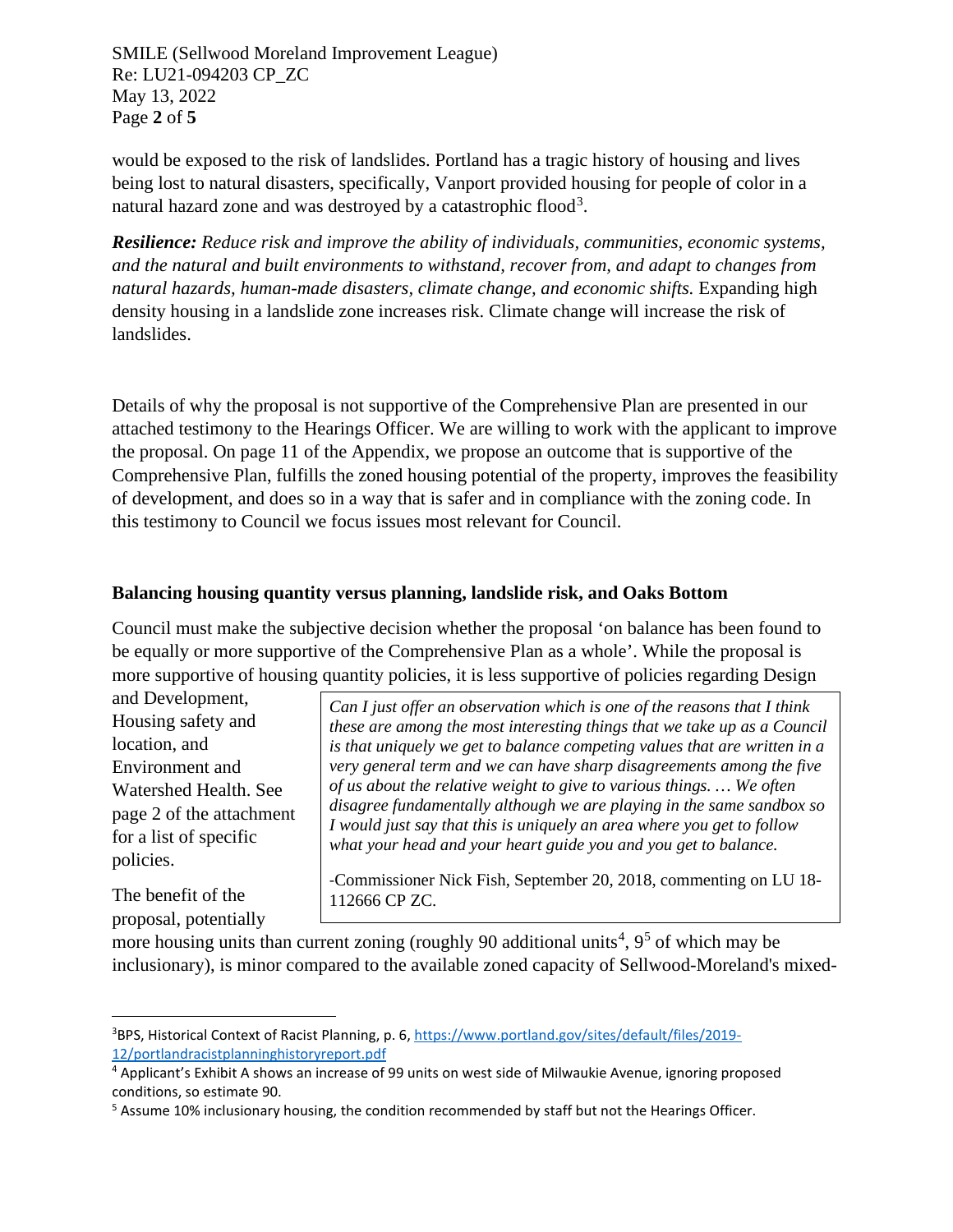SMILE (Sellwood Moreland Improvement League) Re: LU21-094203 CP\_ZC May 13, 2022 Page **3** of **5**

use corridors  $(8,600 \text{ units}^6 \text{ or a } 1\% \text{ increase})$  $(8,600 \text{ units}^6 \text{ or a } 1\% \text{ increase})$  $(8,600 \text{ units}^6 \text{ or a } 1\% \text{ increase})$ . As part of the Comprehensive Plan, the City determined that there is enough zoned capacity to meet housing demands<sup>[7](#page-3-1)</sup>. The number of additional units the proposal would provide is also small compared to the number of units added in the Sellwood-Moreland neighborhood since 2013 (1,414, including 112 inclusionary units since  $2017<sup>8</sup>$  $2017<sup>8</sup>$  $2017<sup>8</sup>$ ), and number of units in the development pipeline (657, not including development on the subject property). Developers and the neighborhood are creating much more housing that follows the rules and supports the Comprehensive Plan than this proposal offers.

#### **Failure to satisfy objective zoning definitions**

As you consider the Comprehensive Plan policies, one of the most important questions is whether the location is appropriate for the proposed designation.

The proposal seeks to expand the Multi-dwelling - Urban Center (MD-U) designation in the Comprehensive Plan and the RM4 zone.

Comprehensive Plan policy 10.1.10 defines MD-U:

*10. Multi-Dwelling — Urban Center*

*This designation is intended for the Central City, Gateway Regional Center, Town Centers, and transit station areas where a residential focus is desired and urban public services including access to high-capacity transit, very frequent bus service, or streetcar service are available or planned. This designation is intended to allow high-density multi-dwelling structures at an urban scale.*

The Portland zoning code (33.120.030.D) defines the RM4 zone:

*The RM4 zone is a high density, urban-scale multi-dwelling zone applied near the Central City, and in town centers, station areas, and along civic corridors that are served by frequent transit and are close to commercial services. …*

The proposal location satisfies none of these criteria. Page 6 of the attachment provides details. Some additional specific points:

• The Hearings Officer states that "the properties are located in a neighborhood that is relatively close to the City's center." (page 16). This is incorrect. Portland City Hall and downtown are across the River, a 3.3 mile drive from the property. For comparison, Milwaukie's City Hall and downtown are only a 2.7 mile drive from the property.

<span id="page-3-0"></span> $6$  2.7 miles of mixed-use corridor, assume 19-unit capacity per 50 feet of frontage, about 11,000 units. There are about 6300 existing housing units in the neighborhood (Census Bureau), 3900 single-dwelling properties (zoning data), so about 2,400 units are in the mixed-use corridors. 11,000-2,400=8,600 available zoned capacity in mixeduse corridors.

<span id="page-3-1"></span><sup>7</sup> Housing Demand and Supply Projections, p. 4, [https://www.portland.gov/sites/default/files/2019-08/housing](https://www.portland.gov/sites/default/files/2019-08/housing-demand-and-supply-projections.pdf)[demand-and-supply-projections.pdf](https://www.portland.gov/sites/default/files/2019-08/housing-demand-and-supply-projections.pdf)

<span id="page-3-2"></span><sup>8</sup> <https://www.portland.gov/sites/default/files/2022/january-2022-ih-unit-list.pdf>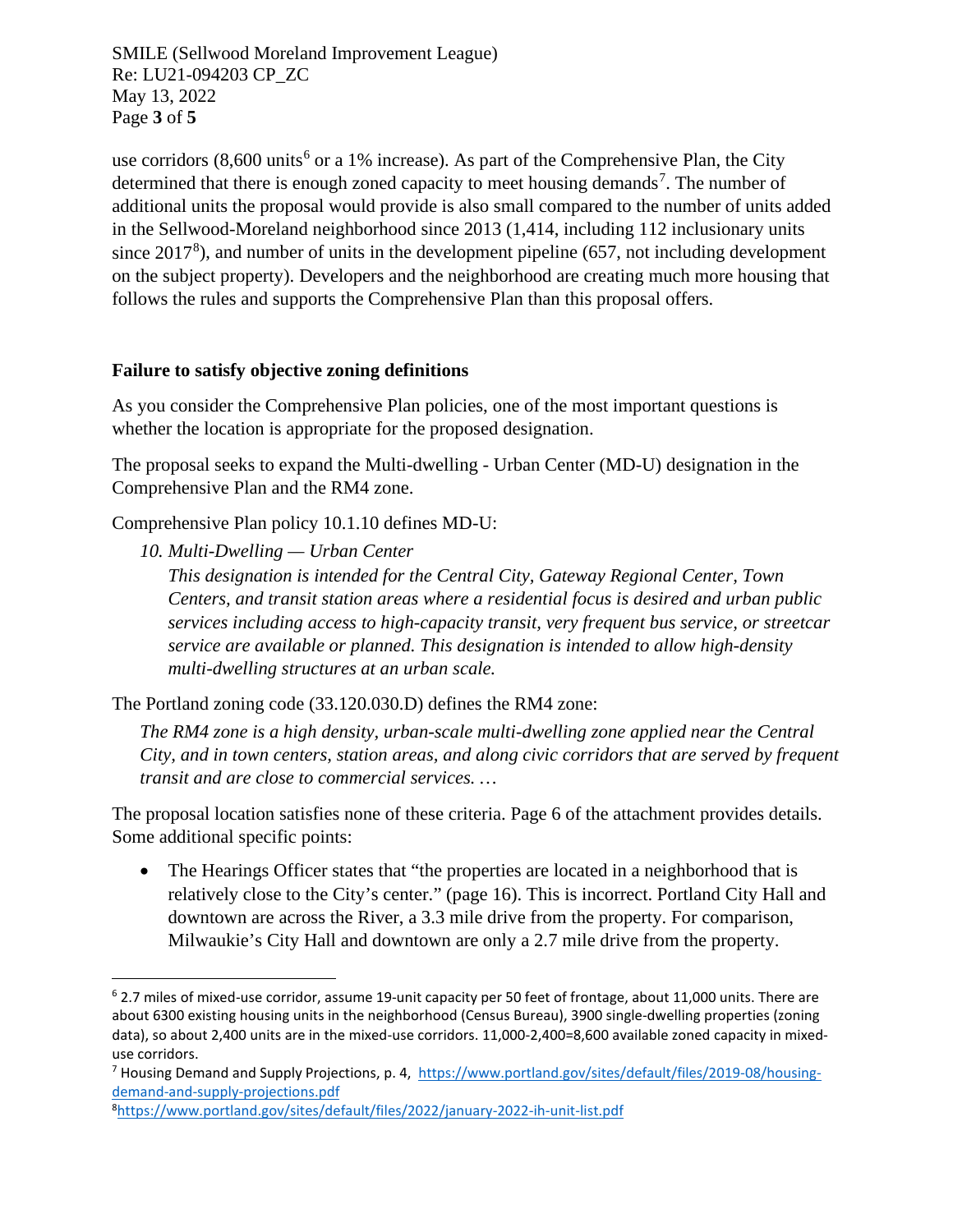SMILE (Sellwood Moreland Improvement League) Re: LU21-094203 CP\_ZC May 13, 2022 Page **4** of **5**

- The Hearings Officer states that "The transit station (located approximately 0.5 miles away at 17th and Holgate)… [is] sufficiently close in proximity to the properties" (page 16). This is also incorrect. The property is located 0.7 miles away from a transit station<sup>[9](#page-4-0)</sup> and research shows that almost no transit riders walk more than  $0.5$  miles to transit<sup>[10](#page-4-1)</sup>. The commonly accepted standard distance is  $0.25$  miles<sup>[11](#page-4-2)</sup>.
- The Hearings Officer and Staff Report use obsolete, pre-Covid information to incorrectly state that there is frequent transit service. Neither very frequent bus service nor frequent transit service are available (the 19 bus on Milwaukie Avenue is not classified as frequent service by TriMet and does not have frequent service as defined by the zoning code). If a building permit application were filed today, the required current bus schedule would show that bus service is not frequent.
- During the Comprehensive Plan process, commercial zoning was recommended for 5415-5515 SE Milwaukie Avenue because the area lacked commercial services and neighbors wanted them. An early assistance request near the end of the Comprehensive Planning process retained RH/RM4 zoning at 5415 and 5425 SE Milwaukie Avenue.
- SE Milwaukie Avenue is a neighborhood corridor, not a civic corridor.
- The Comprehensive Plan process eliminated MD-U and RM4 (formerly RH) where possible because they are not applicable to this area.
- When opponents say the proposal is not compatible with the neighborhood, the definitions of MD-U and RM4 clearly support them and they cannot be dismissed as NIMBYs.

## **Hearings Officer and staff support demonstrate the dysfunction of City Government**

Hearings Officer and Bureau of Development Services staff (HO&BDS) support for this proposal demonstrates the siloed dysfunction of the City's bureaus and governance. The table lists site characteristics where BDS and the Bureau of Planning and Sustainability (BPS) have completely opposed findings or HO&BDS rely on factual errors. The resulting recommendation of the Hearings Officer, which include denying climate science and using obsolete transit schedules, creates a false justification for the proposal. City Council has the responsibility and authority to make City policy coherent and factually-based.

<span id="page-4-0"></span><sup>9</sup> pedestrian walking distance, maps.google.com

<span id="page-4-2"></span><span id="page-4-1"></span><sup>&</sup>lt;sup>10</sup> National Academy of Science, Transportation Research Board, Transit Capacity and Quality of Service Manual, 2nd edition, Part 3, Chapter 2, exhibit 3-5,<https://onlinepubs.trb.org/onlinepubs/tcrp/docs/tcrp100/Part3.pdf> 11Walker, J., "Basics: Walking Distance to Transit," [https://humantransit.org/2011/04/basics-walking-distance-to](https://humantransit.org/2011/04/basics-walking-distance-to-transit.html)[transit.html](https://humantransit.org/2011/04/basics-walking-distance-to-transit.html)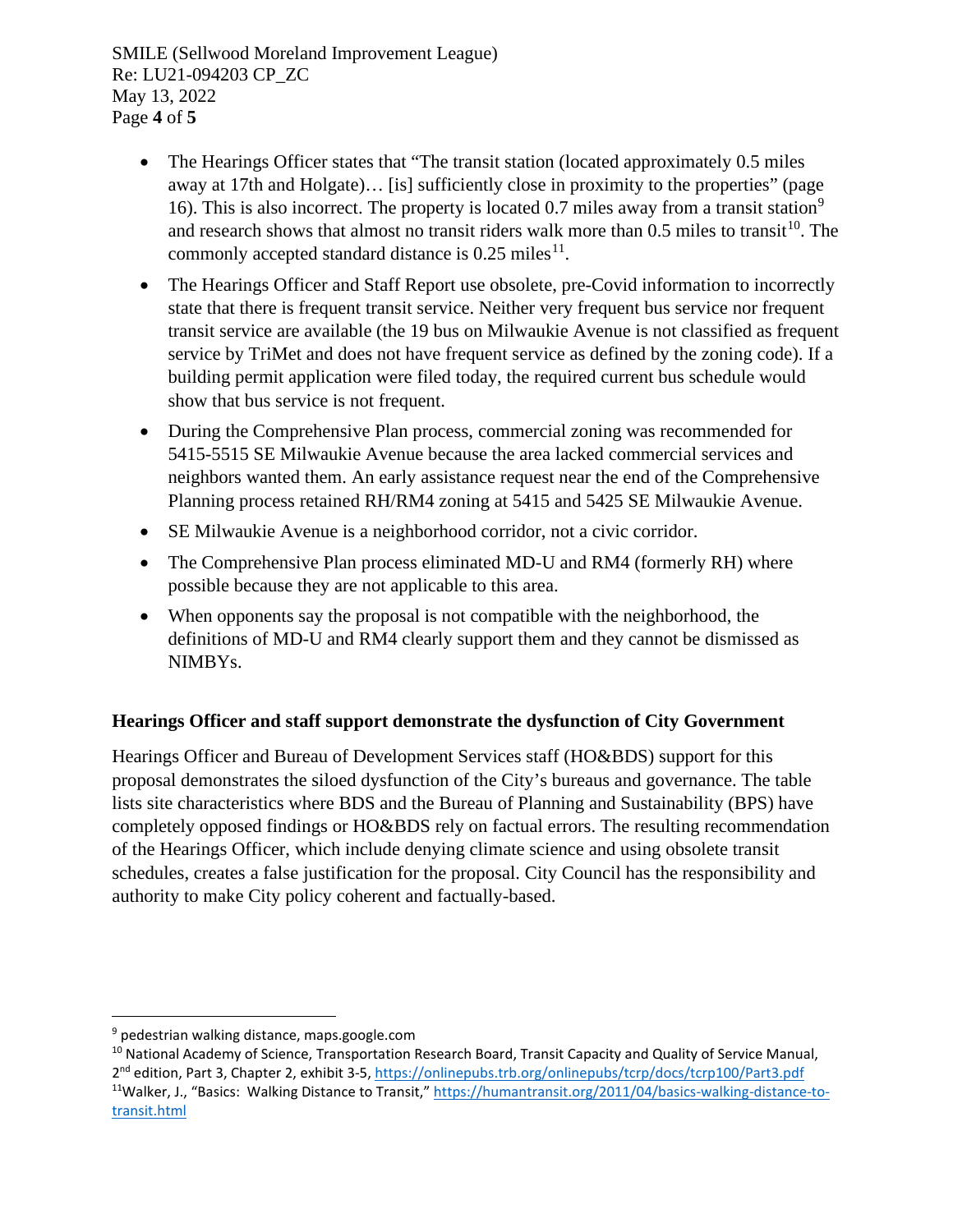| <b>Site characteristics</b>                                                  | <b>Previous finding or fact</b>                                                         | <b>Hearings Officer</b><br>and BDS finding |
|------------------------------------------------------------------------------|-----------------------------------------------------------------------------------------|--------------------------------------------|
| MD-U and RM4 appropriate                                                     | No (BPS, Comprehensive Plan)                                                            | Yes                                        |
| Commercial services                                                          | Needed (BPS, Comprehensive Plan)                                                        | Sufficient                                 |
| Height limit along bluff                                                     | Three stories (BPS, Comprehensive<br>Plan)                                              | Seven stories                              |
| Restrict zoned density to manage<br>landslide risk along bluff               | Constrained sites overlay zone, 2 unit<br>maximum (BPS, Residential Infill)<br>Project) | Seven stories OK                           |
| Maximum base zone density<br>allowed along bluff with<br>geotechnical report | No (BPS, Residential Infill Project)                                                    | Yes                                        |
| Landslides could result from<br>climate change                               | Yes (Fifth Oregon Climate)<br>Assessment)                                               | N <sub>o</sub>                             |
| Frequent transit service                                                     | No (30-minute headway, 2022 TriMet<br>bus 19 schedule)                                  | Yes                                        |
| Proximity to Portland City Center                                            | Closer drive to city hall of Milwaukie<br>(2.7 miles) than Portland (3.3 miles)         | Close                                      |

#### **Comparison of facts and previous findings to findings of the Hearings Officer and BDS**

In conclusion, discarding years of planning, increasing landslide risk, and blighting the Oaks Bottom Wildlife Refuge for a comparatively small number of housing units is not on balance supportive of the Comprehensive Plan. We urge you to deny this proposal. We encourage the applicant to consider our proposed outcome on page 11 of the Appendix that is supportive of the Comprehensive Plan, fulfills the zoned housing potential of the property, improves the feasibility of development, and does so in a way that is safer and in compliance with the zoning code.

Appendix: SMILE testimony to Hearings Officer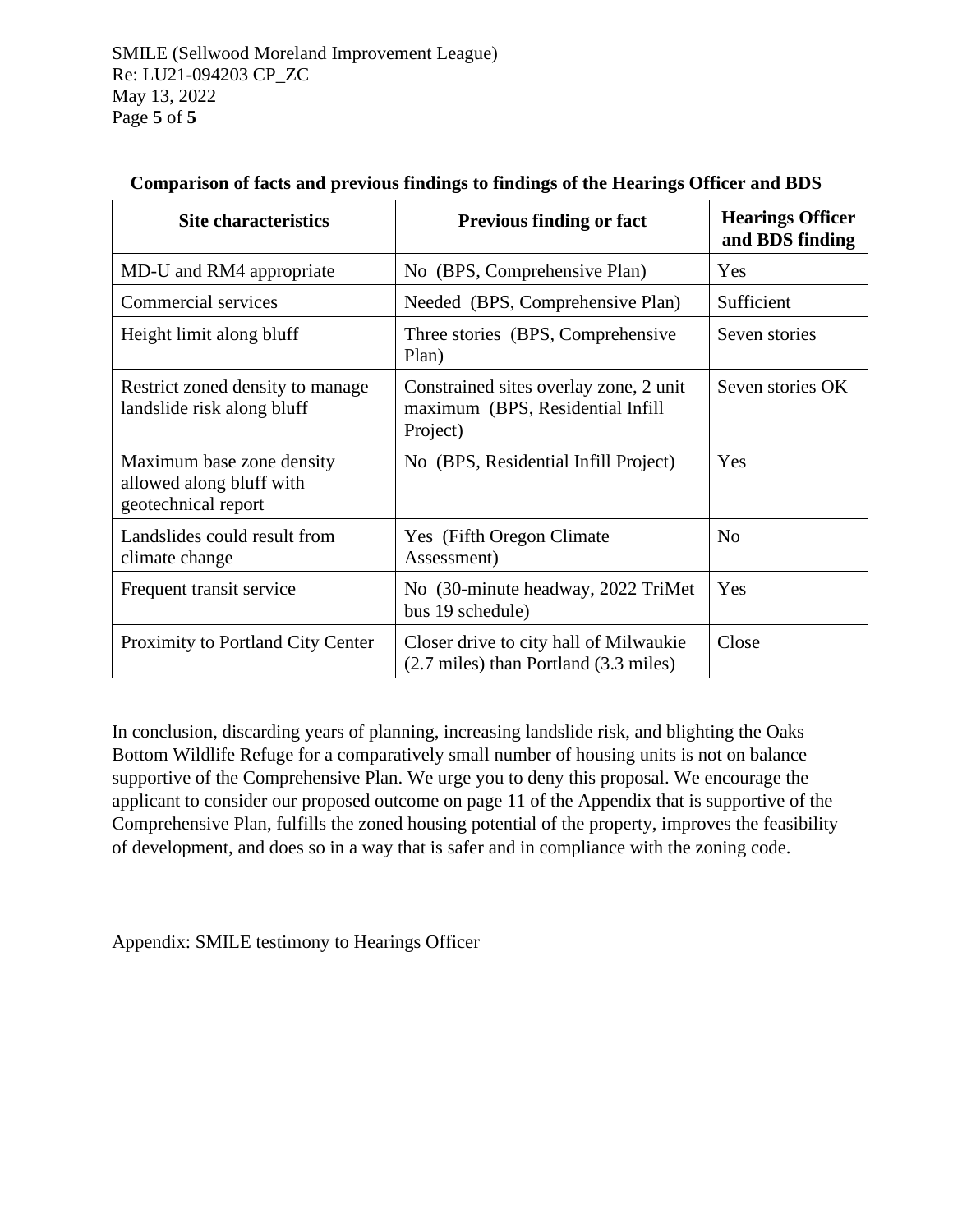SMILE (Sellwood Moreland Improvement League) testimony to Hearings Officer Re: LU21-094203 CP\_ZC February 11, 2022 APPENDIX Page **1** of **17**

# **Objections to the proposed Comprehensive Plan Amendment**

On January 20, 2022, the SMILE Land Use Committee held a neighborhood meeting with the developer to learn about the proposal and solicit community input<sup>[1](#page-6-0)</sup>. We received additional input via email. Most comments opposed the proposal.

# **Overview: 2035 Comprehensive Plan Guiding Principles**

SMILE opposes this proposal because it fails to adhere to any of the five Guiding Principles for Portland's 2035 Comprehensive Plan.

*Economic Prosperity: Support a low-carbon economy and foster employment growth, competitiveness and equitably distributed household prosperity.* Placing high-density housing far from the Central City, town centers, transit stations, frequent transit, and commercial services does not support a low-carbon economy.

*Human Health: Avoid or minimize negative health impacts and improve opportunities for Portlanders to lead healthy, active lives.* Placing high-density housing in a landslide zone endangers human health.

*Environmental Health: Weave nature into the city and foster a healthy environment that sustains people, neighborhoods, and fish and wildlife. Recognize the intrinsic value of nature and sustain the ecosystem services of Portland's air, water and land.* Tall and high-density development adjacent to the Oaks Bottom Wildlife Refuge threatens scenic and wildlife resources.

*Equity: Promote equity and environmental justice by reducing disparities, … Specifically recognize, address and prevent repetition of the injustices suffered by communities of color throughout Portland's history.* Although not the intent of this proposal, if it were approved, Portland's zoning would protect homeowners along the Sellwood bluff from landslides by restricting density while a much greater density of less wealthy tenants (and thus more likely to be people of color) at this site would be exposed to the risk of landslides. Portland has a tragic history of housing and lives being lost to natural disasters. For example, Vanport provided housing for people of color in a natural hazard zone and was destroyed by a catastrophic flood<sup>[2](#page-6-1)</sup>.

*Resilience: Reduce risk and improve the ability of individuals, communities, economic systems, and the natural and built environments to withstand, recover from, and adapt to changes from natural hazards, human-made disasters, climate change, and economic shifts.* Expanding high density housing in a landslide zone increases risk. Climate change will increase the risk of landslides.

<span id="page-6-0"></span><sup>1</sup> <https://youtu.be/-878wHby9p4>

<span id="page-6-1"></span><sup>2</sup> <https://www.opb.org/television/programs/oregon-experience/article/vanport-2/>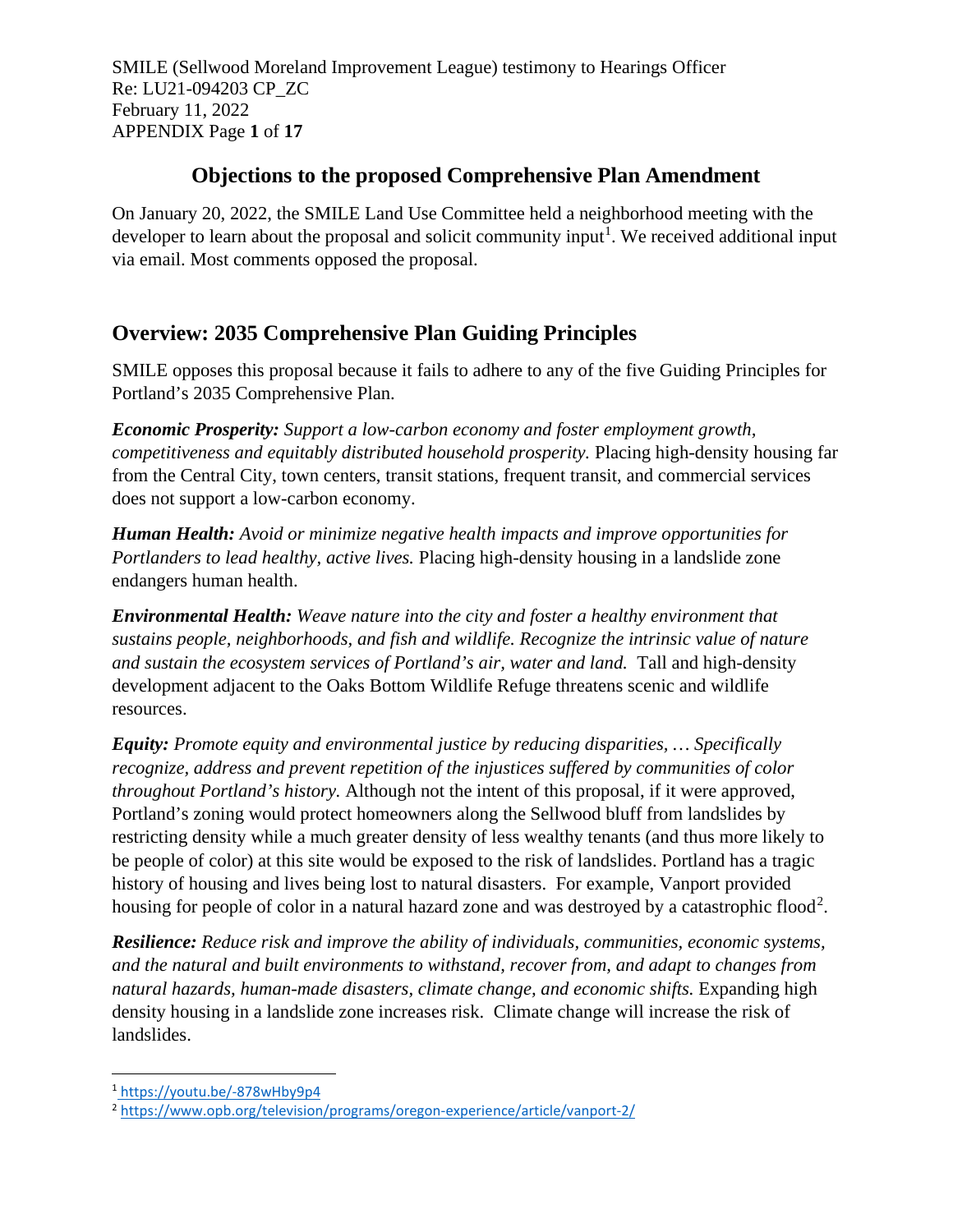SMILE (Sellwood Moreland Improvement League) testimony to Hearings Officer Re: LU21-094203 CP\_ZC February 11, 2022 APPENDIX Page **2** of **17**

# <span id="page-7-0"></span>**Sequential Index**

If your review evaluates Comprehensive Plan policies and Statewide Land Use Planning Goals in numerical order, we provide the following sequential index. Click on a policy or Goal title to be taken to the testimony citing that policy or Goal.

*Cited Comprehensive Plan Policies (Click on the title to see relevant testimony)* [Policy 1.18 Quasi-judicial amendments to the Comprehensive Plan Map,](#page-16-0) page 11 [Policy 1.19 Area-specific plans,](#page-14-0) page 9 [Policy 3.1 Urban Design Framework,](#page-17-0) page 12 [Policy 3.9 Growth and development,](#page-17-0) page 12 [Goal 4.C: Human and environmental health,](#page-8-0) page 3 [Goal 4.D: Urban resilience,](#page-10-0) page 5 [Policy 4.3 Site and context,](#page-17-0) page 12 [Policy 4.16 Scale and patterns,](#page-17-0) page 12 [Policy 4.20 Walkable scale,](#page-13-0) page 8 [Policy 4.22 Relationship between building height and street size,](#page-12-0) page 7 [Policy 4.27 Protect defining features,](#page-19-0) page 14 [Policy 4.30 Scale transitions,](#page-17-0) page 12 [Policy 4.41 Scenic resources,](#page-19-0) page 14 [Policy 4.44 Building placement, height, and massing,](#page-19-0) page 14 [Policy 4.73 Design with nature,](#page-19-0) page 14 [Policy 4.74 Flexible development options,](#page-19-0) page 14 [Policy 4.79 Natural hazards and climate change risks and impacts,](#page-9-0) page 4 [Policy 4.81 Disaster-resilient development,](#page-9-0) page 4 [Goal 5.B: Equitable access to housing,](#page-10-1) page 5 [Goal 5.C: Healthy connected city,](#page-8-0) page 3 [Policy 5.23 Higher-density housing,](#page-13-0) page 8 [Policy 5.39 Compact](#page-18-0) single-family options, page 13 [Policy 5.47 Healthy housing,](#page-8-0) page 3 [Policy 5.48 Housing safety,](#page-8-0) page 3 [Goal 7.B: Healthy watersheds and environment,](#page-19-0) page 14 [Policy 7.1 Environmental quality,](#page-19-0) page 14 [Policy 7.3 Ecosystem services,](#page-19-0) page 14 [Policy 7.19 Natural resource protection,](#page-19-0) page 14 [Policy 7.24 Regulatory hierarchy,](#page-19-0) page 14 [Policy 10.1.10. Multi-Dwelling —](#page-11-0) Urban Center, page 6

*Cited Statewide Land Use Planning Goals (Click on the title to see relevant testimony)* [Goal 5, Natural Resources, Scenic and Historic Areas, and Open Spaces,](#page-19-0) page 14 [Goal 7: Areas Subject to Natural Hazards,](#page-9-0) page 4 [Goal 15: Willamette River Greenway,](#page-19-0) page 14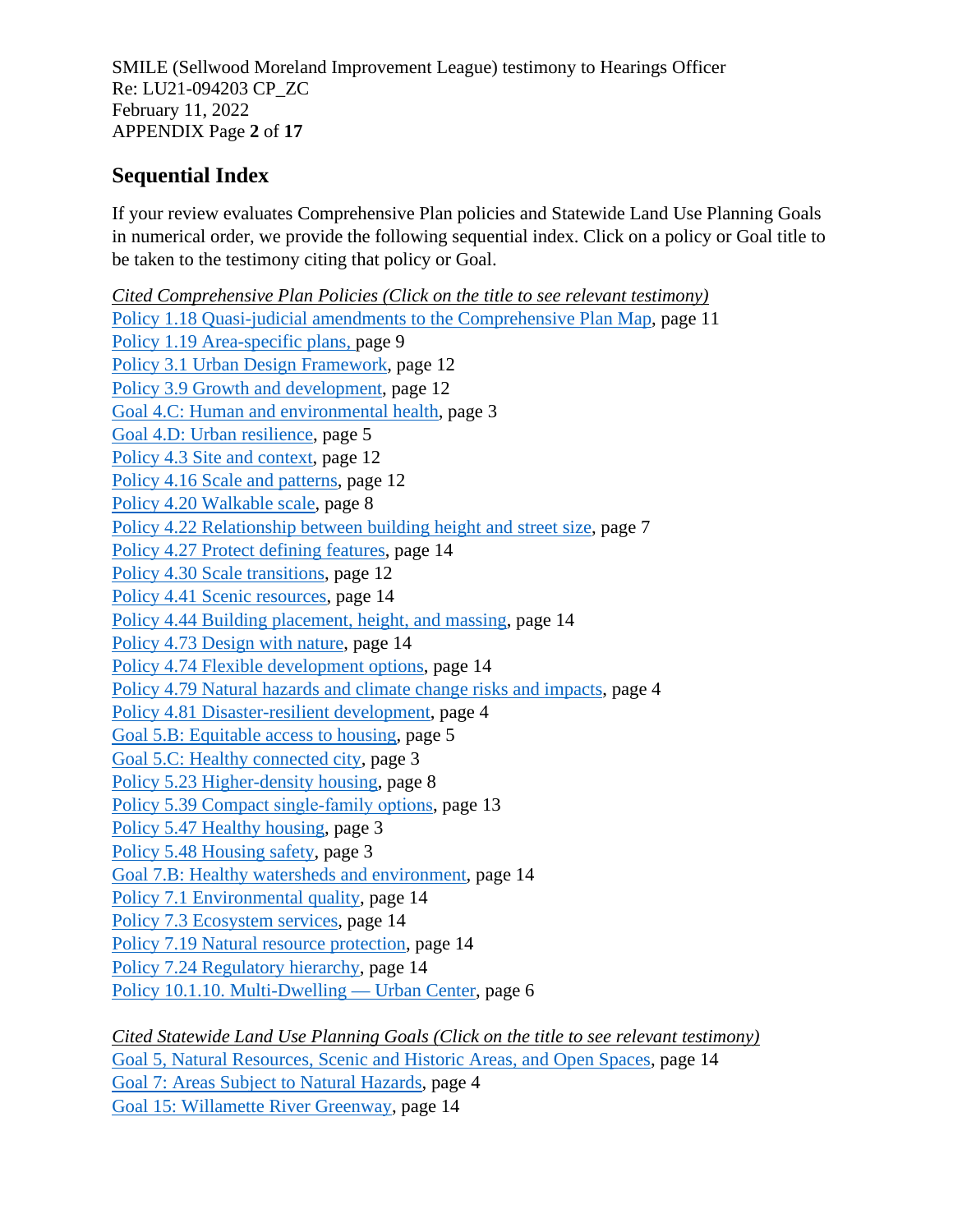SMILE (Sellwood Moreland Improvement League) testimony to Hearings Officer Re: LU21-094203 CP\_ZC February 11, 2022 APPENDIX Page **3** of **17**

# <span id="page-8-0"></span>**Failure to Provide Safe Housing**

A fundamental governmental function is to provide for the safety of the community and protecting safety is part of the Comprehensive Plan:

### *Goal 4.C: Human and environmental health*

*Neighborhoods and development are efficiently designed and built to enhance human and environmental health: they protect safety and livability; support local access to healthy food; limit negative impacts on water, hydrology, and air quality; reduce carbon emissions; encourage active and sustainable design; protect wildlife; address urban heat islands; and integrate nature and the built environment.*

## *Goal 5.C: Healthy connected city*

*Portlanders live in safe, healthy housing that provides convenient access to jobs and to goods and services that meet daily needs. This housing is connected to the rest of the city and region by safe, convenient, and affordable multimodal transportation.*

*Policy 5.47 Healthy housing. Encourage development and maintenance of all housing, especially multi-dwelling housing, that protects the health and safety of residents and encourages healthy lifestyles and active living.*

*Policy 5.48 Housing safety. Require safe and healthy housing free of hazardous materials such as lead, asbestos, and radon.*

The well-documented landslide hazard along the Oaks Bottom Bluff<sup>[3](#page-8-1)</sup> on the western half of these properties would endanger the additional residents housed at this site by this proposal. The Oregon Department of Geology and Mineral Industries (DOGMI) Landslide hazard and risk study<sup>[4](#page-8-2)</sup>, the existing zoning map, Comprehensive Plan, and landslide history all support limiting density along the bluff to preserve human life. Present zoning considers single-dwelling properties along the bluff to be 'unsuitable for three or more dwelling units' because of the landslide hazard<sup>[5](#page-8-3)</sup>. The Comprehensive plan zoned parcels along the bluff CM1, including the CM1 parcels in this proposal, to limit density because of the landslide hazard. Landslides are common. In 199[6](#page-8-4) there was a landslide at the center of the site<sup>6</sup>. One hundred yards from the proposal site, 1433 SE Reedway had a landslide in 2011[7](#page-8-5) that closed trails below for months and

<span id="page-8-1"></span><sup>&</sup>lt;sup>3</sup> Oregon Department of Geology and Mineral Industries, Shallow landslide susceptibility,

<https://www.oregongeology.org/pubs/ims/IMS-57/storymap/index.html>

<span id="page-8-2"></span><sup>4</sup> Oregon Department of Geology and Mineral Industries, Interpretive Map 57 [https://www.oregongeology.org/pubs/ims/IMS-57/IMS-57\\_report.pdf](https://www.oregongeology.org/pubs/ims/IMS-57/IMS-57_report.pdf)

<span id="page-8-3"></span><sup>5</sup> Portland zoning code 33.418

<span id="page-8-4"></span><sup>&</sup>lt;sup>6</sup> Oregon Department of Geology and Mineral Industries, Landslide inventory, LS 3960, <https://www.oregongeology.org/pubs/ims/IMS-57/storymap/index.html>

<span id="page-8-5"></span><sup>&</sup>lt;sup>7</sup> Oregon Department of Geology and Mineral Industries, Landslide inventory, PDX 1490, <https://www.oregongeology.org/pubs/ims/IMS-57/storymap/index.html>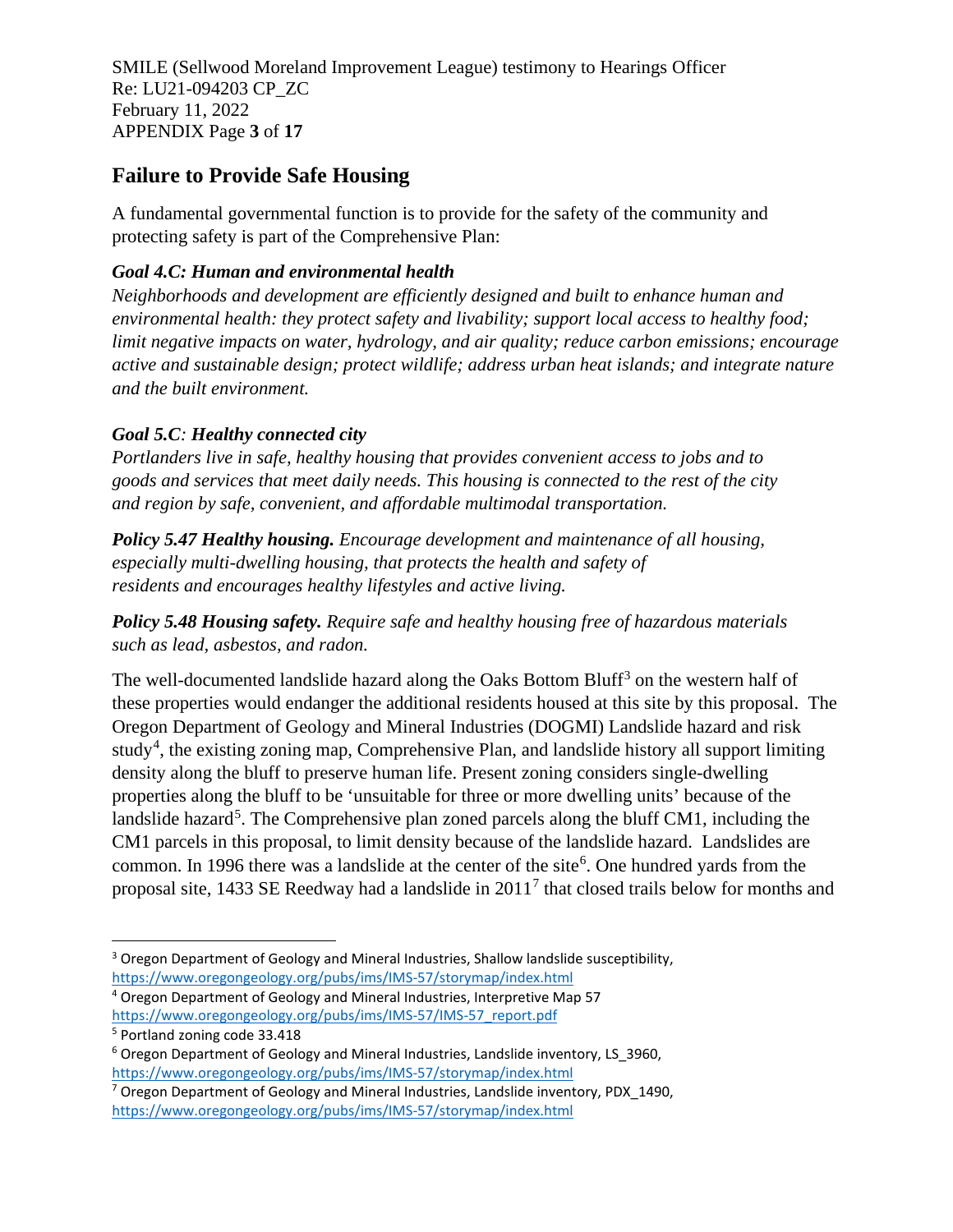#### SMILE (Sellwood Moreland Improvement League) testimony to Hearings Officer Re: LU21-094203 CP\_ZC February 11, 2022 APPENDIX Page **4** of **17**

the house had to be moved 15 feet back from the bluff in 2014<sup>[8](#page-9-1)</sup>. DOGMI (p. 1) states 'These historical data are a clear indication of a significant landslide risk and thus the need for continued landslide risk reduction.' DOGMI (p. 37-38) recommends *'Another long-term planning tool is the inclusion of the data in this report into comprehensive plans, which most cities and counties use to identify community goals. Some planning could result in the avoidance of proposed development in high-hazard areas and even public buyouts in very high or life-threatening areas.'*

<span id="page-9-0"></span>The staff report states that risk will be managed by requiring a geotechnical report when development is proposed. The staff report also states (p. 5) '*The landslide hazard area is on the part of the site that has the River Environmental overlay zoning.'* The landslide hazard area is actually slightly larger than the River overlay zone, but more importantly, the Comprehensive Plan and Statewide Land Use Planning Goals have higher standards of risk management. Policy 4.79 states '*Limit development in or near areas prone to natural hazards*'. The purpose of the proposed MD-U designation is to encourage development and the site is either in or near an area prone to a natural hazard. Policy 4.81 and Statewide Land Use Planning Goal 7 encourages development that reduces risk and impacts of natural disasters. Placing more people in and near a landslide zone increases risk and the potential impact of a landslide.

#### *Hazard-resilient design*

*Portland has varied topography, with hills, buttes, abundant trees, and vegetation. It is also located at the confluence of two major river systems. As a result, there are periodic floods, wildfires, and landslides. The city is also in a seismically-active region, at risk for earthquakes from local faults and the Cascadia Subduction Zone in the Pacific Ocean. These policies direct development away from hazard-prone areas, seek to reduce hazard risks and impacts, and improve resilience to disasters and climate change.*

*Policy 4.79 Natural hazards and climate change risks and impacts. Limit development in or near areas prone to natural hazards, using the most current hazard and climate change-related information and maps.*

*Policy 4.81 Disaster-resilient development. Encourage development and site management approaches that reduce the risks and impacts of natural disasters or other major disturbances and that improve the ability of people, wildlife, natural systems, and property to withstand and recover from such events.*

<span id="page-9-1"></span><sup>8</sup> [https://www.portlandmaps.com/detail/permit/2012-149958-000-00-RS/3188372\\_did/?p=R122521](https://www.portlandmaps.com/detail/permit/2012-149958-000-00-RS/3188372_did/?p=R122521)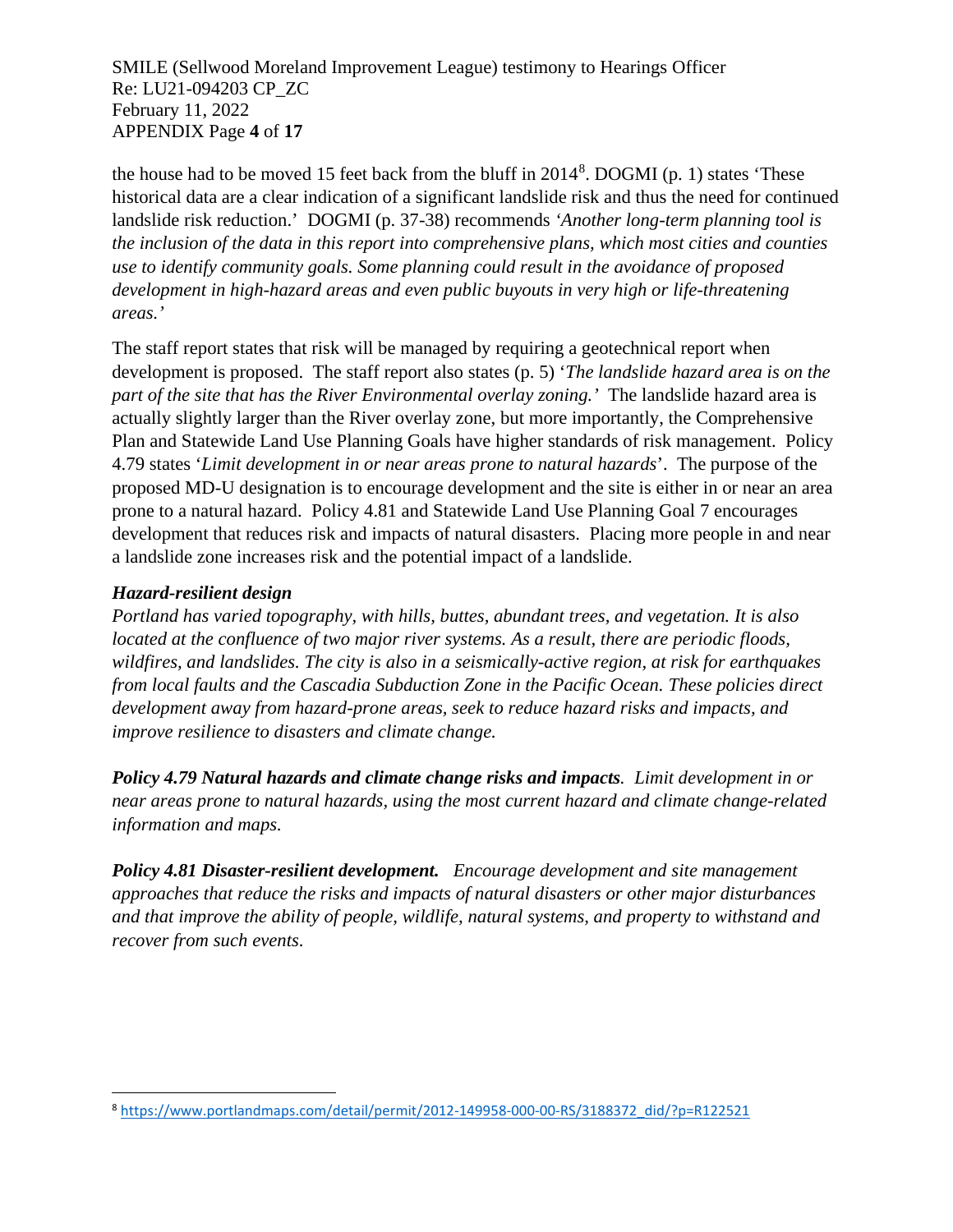#### *GOAL 7: AREAS SUBJECT TO NATURAL HAZARDS*

#### *A. NATURAL HAZARD PLANNING*

*1. Local governments shall adopt comprehensive plans (inventories, policies and implementing measures) to reduce risk to people and property from natural hazards.*

*2. Natural hazards for purposes of this goal are: floods (coastal and riverine), landslides, earthquakes and related hazards, tsunamis, coastal erosion, and wildfires.*

<span id="page-10-0"></span>The staff report incorrectly states *'The site is not prone to flooding or other natural hazards that could result from climate change.*' The Fifth Oregon Climate Assessment<sup>[9](#page-10-2)</sup> states *'Problems from landslides triggered by precipitation are expected to exacerbate over time as the intensity of some precipitation events increases.'* This proposal and the staff recommendation ignore climate science and the implications for policy 4.79 (above) and Comprehensive Plan Goal 4.D.

#### *Goal 4.D: Urban resilience*

*Buildings, streets, and open spaces are designed to ensure long-term resilience and to adjust to changing demographics, climate, and economy, and withstand and recover from natural disasters.*

<span id="page-10-1"></span>Although not the intent of the proposal, if this proposal were approved, Portland's zoning map would protect homeowners along the bluff from landslides by restricting density while a much greater density of less wealthy tenants at this site would be exposed and endangered. Properties along the bluff zoned single-dwelling are not considered safe at densities greater than 3 units per 5000 square feet of land area, a typical lot. This proposal would expand multi-dwelling densities of about 20-70 units per 5000 square feet along the bluff. Given the wealth gap between whites and people of color, approval of this proposal would worsen inequitable zoning.

## *Goal 5.B: Equitable access to housing*

*Portland ensures equitable access to housing, making a special effort to remove disparities in housing access for people with disabilities, people of color, low-income households, diverse household types, and older adults.*

[Control-click to return to sequential Policy and Goal index](#page-7-0)

<span id="page-10-2"></span><sup>9</sup> Dalton, M., and E. Fleishman, editors. 2021. Fifth Oregon Climate Assessment. Oregon Climate Change Research Institute, Oregon State University, Corvallis, Oregon, p. 114[. https://blogs.oregonstate.edu/occri/oregon-climate](https://blogs.oregonstate.edu/occri/oregon-climate-assessments/)[assessments/](https://blogs.oregonstate.edu/occri/oregon-climate-assessments/)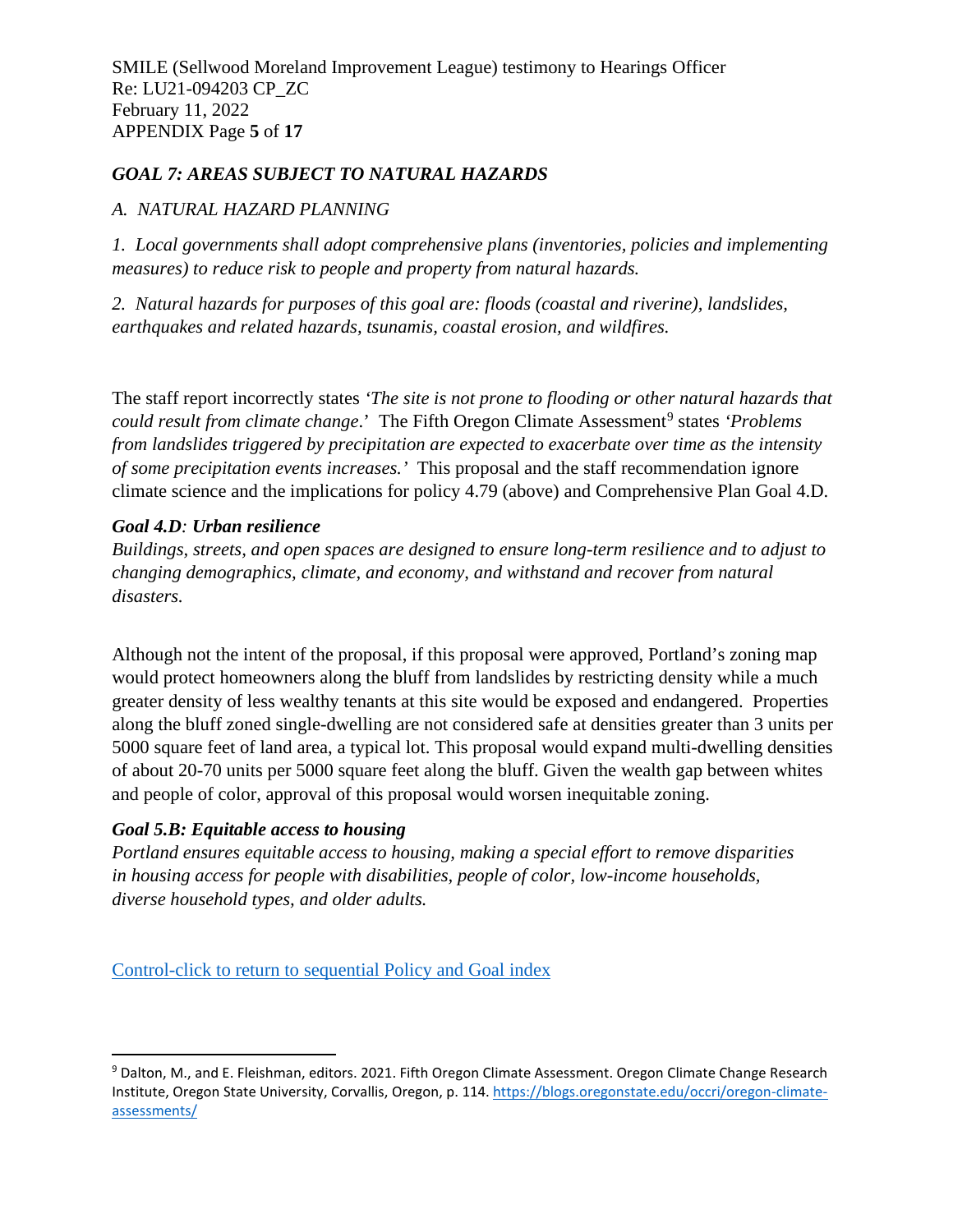SMILE (Sellwood Moreland Improvement League) testimony to Hearings Officer Re: LU21-094203 CP\_ZC February 11, 2022 APPENDIX Page **6** of **17**

## **The MD-U designation and RM4 zone are not applicable**

The proposal seeks to expand the Multi-dwelling - Urban Center (MD-U) designation in the Comprehensive Plan and the RM4 zone. The Comprehensive Plan process eliminated MD-U and RM4 (formerly RH) where possible because they are not applicable to this area.

<span id="page-11-0"></span>Comprehensive Plan policy 10.1.10 defines MD-U:

*10. Multi-Dwelling — Urban Center*

*This designation is intended for the Central City, Gateway Regional Center, Town Centers, and transit station areas where a residential focus is desired and urban public services including access to high-capacity transit, very frequent bus service, or streetcar service are available or planned. This designation is intended to allow high-density multi-dwelling structures at an urban scale.*

The Portland zoning code (33.120.030.D) defines the RM4 zone:

*The RM4 zone is a high density, urban-scale multi-dwelling zone applied near the Central City, and in town centers, station areas, and along civic corridors that are served by frequent transit and are close to commercial services. …*

The MD-U designation and RM4 zone are not applicable to the proposal site because:

1. it is not near the Central City,

2. it is not the Gateway Regional Center,

3. it is not in a town center,

4. it is not in a transit station area,

5. high-capacity transit is not available (the Harold Street MAX Station was not built),

6. neither very frequent bus service nor frequent transit service are available (the 19 bus on Milwaukie Avenue is not classified as frequent service by Trimet and does not have frequent service as defined by the zoning code<sup>10</sup>). If a permit application were filed today, the required current bus schedule would show that bus service is not frequent. Please note that the Staff Report uses obsolete information on page 9 to incorrectly state that there is frequent transit service.

7. the streetcar does not serve this area,

8. it is not along a civic corridor (Milwaukie Avenue is a neighborhood corridor, see below), and

9. it is not close to commercial services.

<span id="page-11-1"></span><sup>10</sup> 33.120.215.B.1.a, 20 -minute peak hour service (33.910.030). For the bus 19 schedule effective January 23, 2022, all buses are more than 20 minutes apart, https://trimet.org/schedules/r019.htm#schedules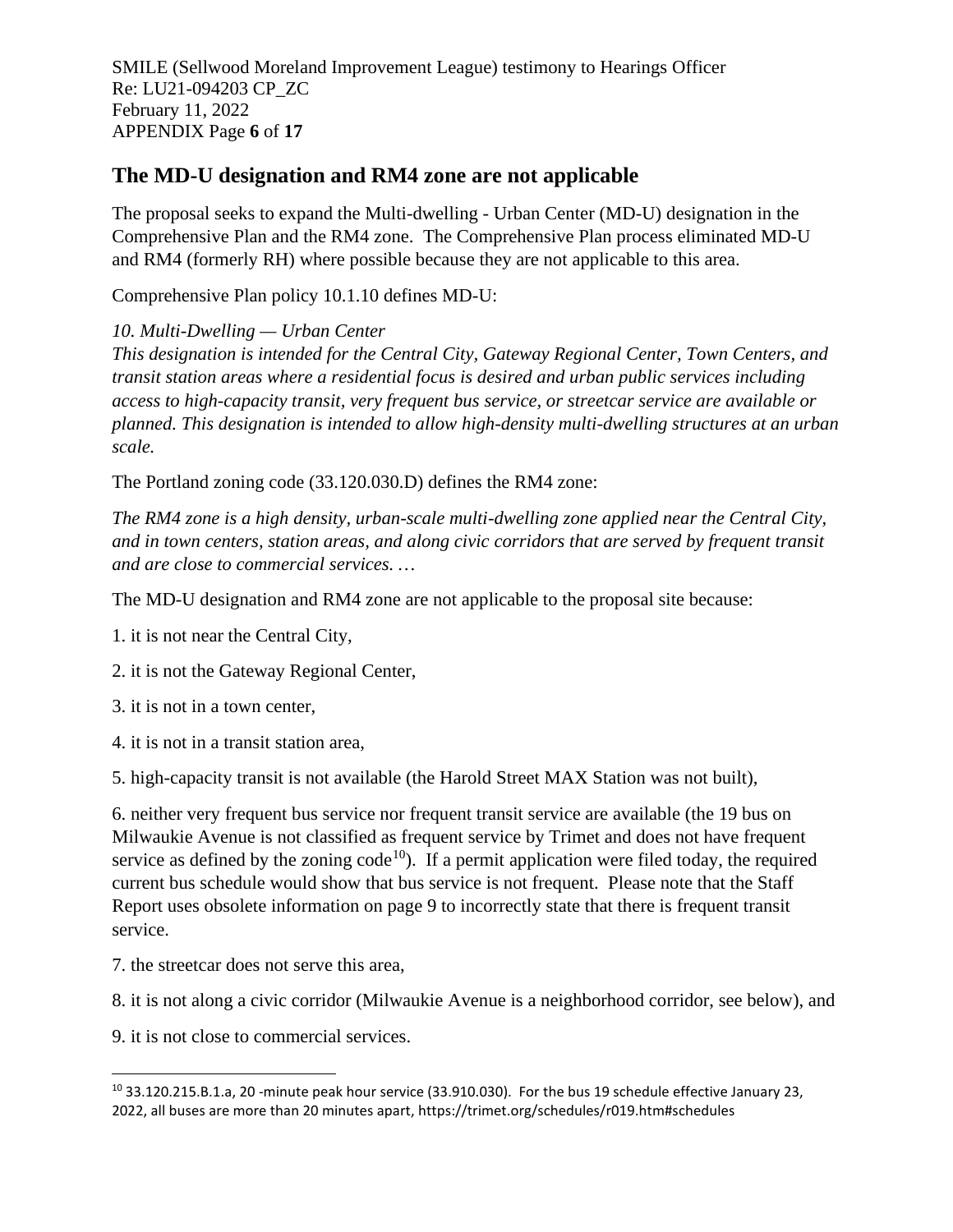SMILE (Sellwood Moreland Improvement League) testimony to Hearings Officer Re: LU21-094203 CP\_ZC February 11, 2022 APPENDIX Page **7** of **17**

Milwaukie Avenue (see photo at proposal site) is classified as a neighborhood corridor, is clearly not a civic corridor, and there are no plans to make it so. The Comprehensive Plan Urban Design

### <span id="page-12-0"></span>**Background: RM4/MD-U: The result of quirks, not intent**

Many properties in north Westmoreland were upzoned to RH (which was renamed RM4 in 2020) in the 1980s in anticipation of a light rail station at Harold Street. The Orange Line was built without that station so in 2018 the new Comprehensive Plan map downzoned much of this area. The RM4 zones on the subject property and across Milwaukie Avenue are not there because of a planning process that concluded it was an appropriate zone, but from quirks in a planning process that otherwise would have eliminated the RH/RM4 zoning.

Quirk #1: One early assistance meeting upends years of planning: The RM4 parcels that are part of this proposal were going to be rezoned from RH to CM1 by the Comprehensive Plan, until the property owner asked for an early assistance meeting with the City for a potential development<sup>[11](#page-12-1)</sup> before final approval of the Comprehensive Plan. The Map Refinement Project made the final adjustments to the Comprehensive Plan Map and reverted the proposed zoning from CM1 to  $RH^{12}$  $RH^{12}$  $RH^{12}$ . The development never happened. Without the early assistance meeting, the parcels would be zoned CM1 today.

Quirk #2: Different order changes the result: The Comprehensive Plan zoned some properties across Milwaukie from this proposal (5340, 5450, and 5455 SE Milwaukie) RH to be conforming because they had too many units for a less dense zone (R1, later renamed RM2). Afterwards, the Better Housing by Design Project (BHD) eliminated unit limits and renamed the zones with RH becoming RM4. If BHD had been implemented first, these properties would have been conforming with RM2 zoning, not RM4, and the subsequent Comprehensive Plan would have retained the RM2 zoning. Thus, a different sequencing of planning projects would have prevented this indirect upzone and these properties would be zoned RM2 today.



<span id="page-12-2"></span><sup>12</sup> Comprehensive Plan ID 1658,

<span id="page-12-1"></span><sup>11</sup> 2017-190119-000-00-EA, [https://www.portlandmaps.com/detail/permit/2017-190119-000-00-](https://www.portlandmaps.com/detail/permit/2017-190119-000-00-EA/4037290_did/?p=R328424) [EA/4037290\\_did/?p=R328424](https://www.portlandmaps.com/detail/permit/2017-190119-000-00-EA/4037290_did/?p=R328424)

<https://pdx.maps.arcgis.com/apps/Minimalist/index.html?appid=a83d4817da67400ea81411b8968ab570>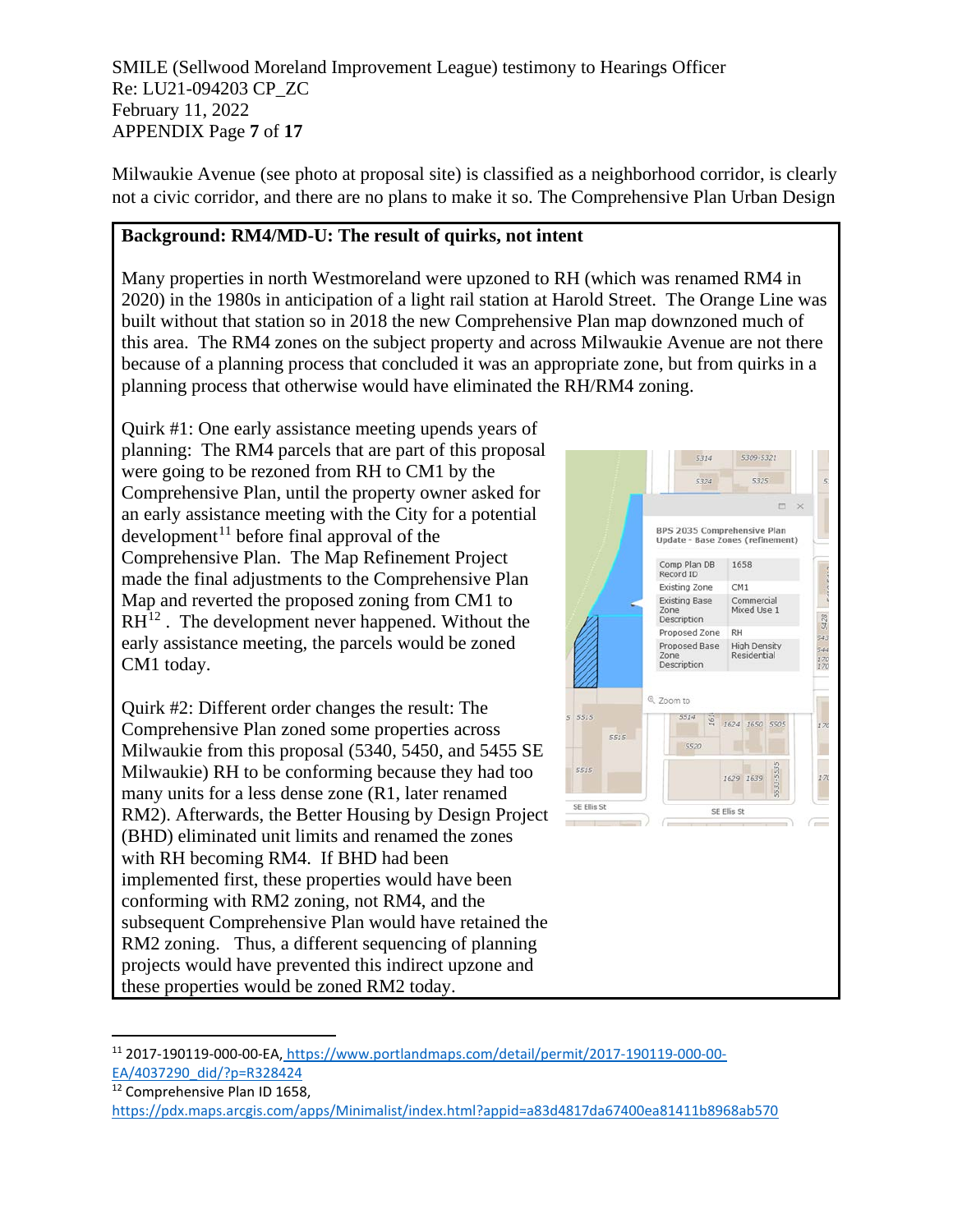SMILE (Sellwood Moreland Improvement League) testimony to Hearings Officer Re: LU21-094203 CP\_ZC February 11, 2022 APPENDIX Page **8** of **17**

Direction Framework<sup>[13](#page-13-1)</sup> (policy 3.1, page 12) defines Civic and Neighborhood corridors and describes their differences:

*Civic Corridors are the city's largest, busiest streets with good transit connections, safe sidewalks, distinctive trees and planted areas, and big buildings creating active places where people want to be.*

*Neighborhood Corridors are smaller and more common than civic corridors, featuring smaller buildings, good bus service and active intersections. While new development along neighborhood corridors is typically adjacent to the main street, along civic corridors it can be more dispersed, extending one or two blocks away.*

Expanding the MD-U designation along a neighborhood corridor would violate policy 4.22:

<span id="page-13-0"></span>*Policy 4.22 Relationship between building height and street size. Encourage development in centers and corridors that is responsive to street space width, thus allowing taller buildings on wider streets.*



View looking north on SE Milwaukie Avenue at SE Ellis Street

<span id="page-13-1"></span><sup>&</sup>lt;sup>13</sup> [https://www.portland.gov/sites/default/files/2019-08/udd\\_final\\_042417\\_web.pdf.](https://www.portland.gov/sites/default/files/2019-08/udd_final_042417_web.pdf) "This document is a supporting piece to Portland's 2035 Comprehensive Plan. It outlines an urban design direction for the city by compiling, illustrating and describing many goals and policies from the 2035 Comprehensive Plan that address the physical form of the city."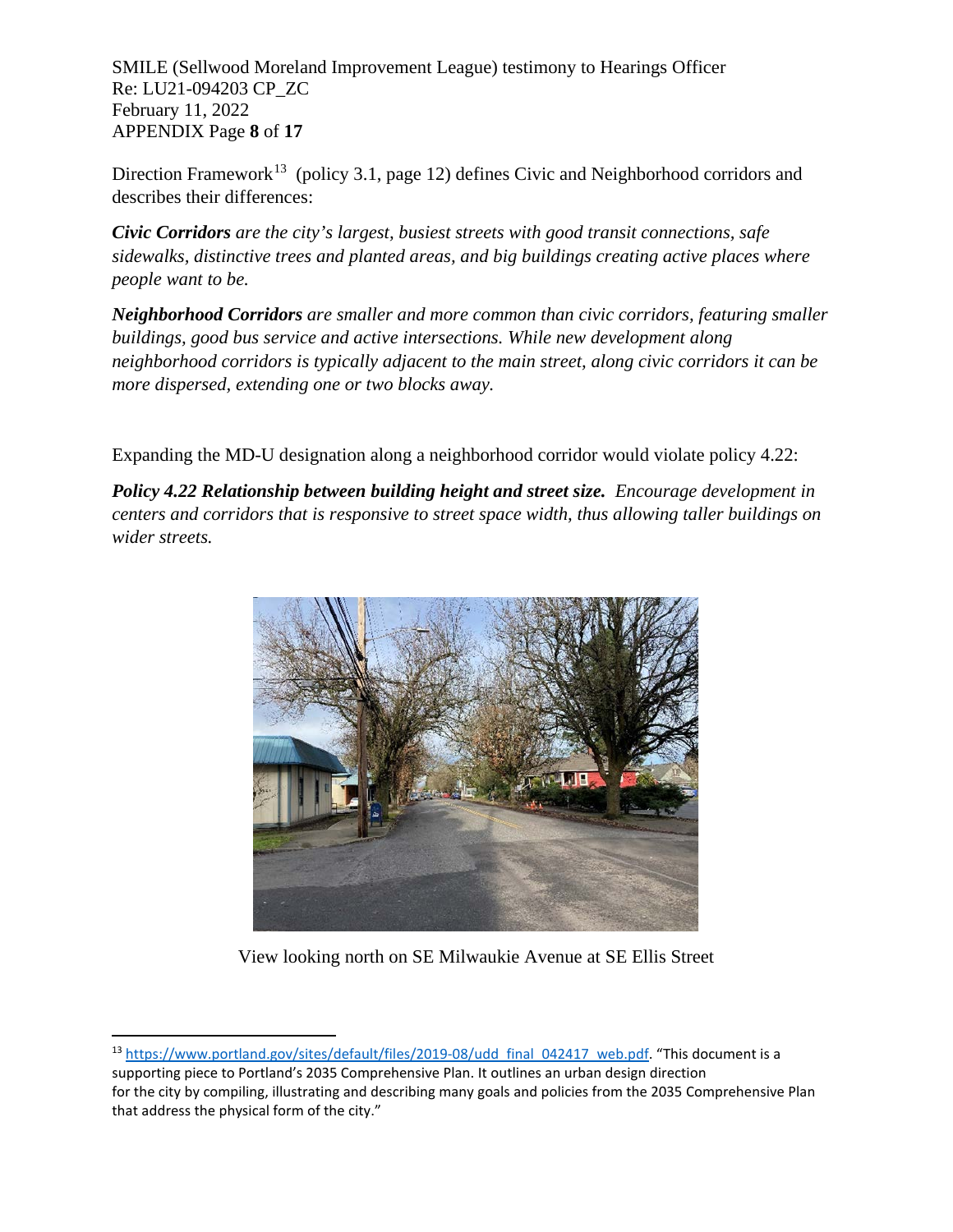SMILE (Sellwood Moreland Improvement League) testimony to Hearings Officer Re: LU21-094203 CP\_ZC February 11, 2022 APPENDIX Page **9** of **17**

The MD-U designation does not satisfy policies 4.20 or 5.23 at this location because it is not in or around a Center. The location is about 900 feet from the northern boundary of the Sellwood-Moreland neighborhood center.

*Policy 4.20 Walkable scale. Focus services and higher-density housing in the core of centers to support a critical mass of demand for commercial services and more walkable access for customers.*

*Policy 5.23 Higher-density housing. Locate higher-density housing, including units that are affordable and accessible, in and around centers to take advantage of the access to active transportation, jobs, open spaces, schools, and various services and amenities.*

If approved, this would be the first time the MD-U designation would be intentionally applied in this neighborhood since the 1980s. The staff report says MD-U is applied in unexpected places and refers to two locations along the Willamette River in Sellwood-Moreland (p. 24-25). Just like the MD-U sites near the proposal site, and to the best of our knowledge, these properties are MD-U so existing buildings would conform to previous definitions of multi-dwelling zones, not because a recent planning process concluded it was an appropriate designation for that location. If they were intentionally zoned for high density decades ago, however, that decision does not justify repeating high density almost two miles to the north.

On page 25 the staff report states "*While the designation is to be applied in more urban applications, it is not so urban as to be used in the downtown area or in our burgeoning urban Gateway area. In practice, the designation is not even only applied on major corridors or near frequent transit, or separated from single-dwelling residences."* The fact that the City of Portland has not followed policy 10.1.10, the definition of MD-U, in the past does not justify continuing ignoring the policy. The provided justification for the MD-U designation effectively says 'it is OK to ignore the law because we have previously ignored it.'

<span id="page-14-0"></span>The 1998 *Sellwood Moreland Neighborhood Plan*[14](#page-14-1) (SMNP) is relevant because of Policy 1.19:

*Policy 1.19 Area-specific plans. Use area-specific plans to provide additional detail or refinements applicable at a smaller geographic scale, such as for centers and corridors, within the policy framework provided by the overall Comprehensive Plan.*

*1.19.a. Area-specific plans that are adopted after May 24, 2018…(not relevant)*

*1.19.b. Area-specific plan components intended as context, general guidance, or directives for future community-driven efforts should not amend the Comprehensive Plan elements or implementation tools but be adopted by resolution as intent. These components include vision*

<span id="page-14-1"></span><sup>14</sup> <http://sellwood.org/wp-content/uploads/2017/03/Sellwood-Moreland-Neighborhood-Plan.pdf>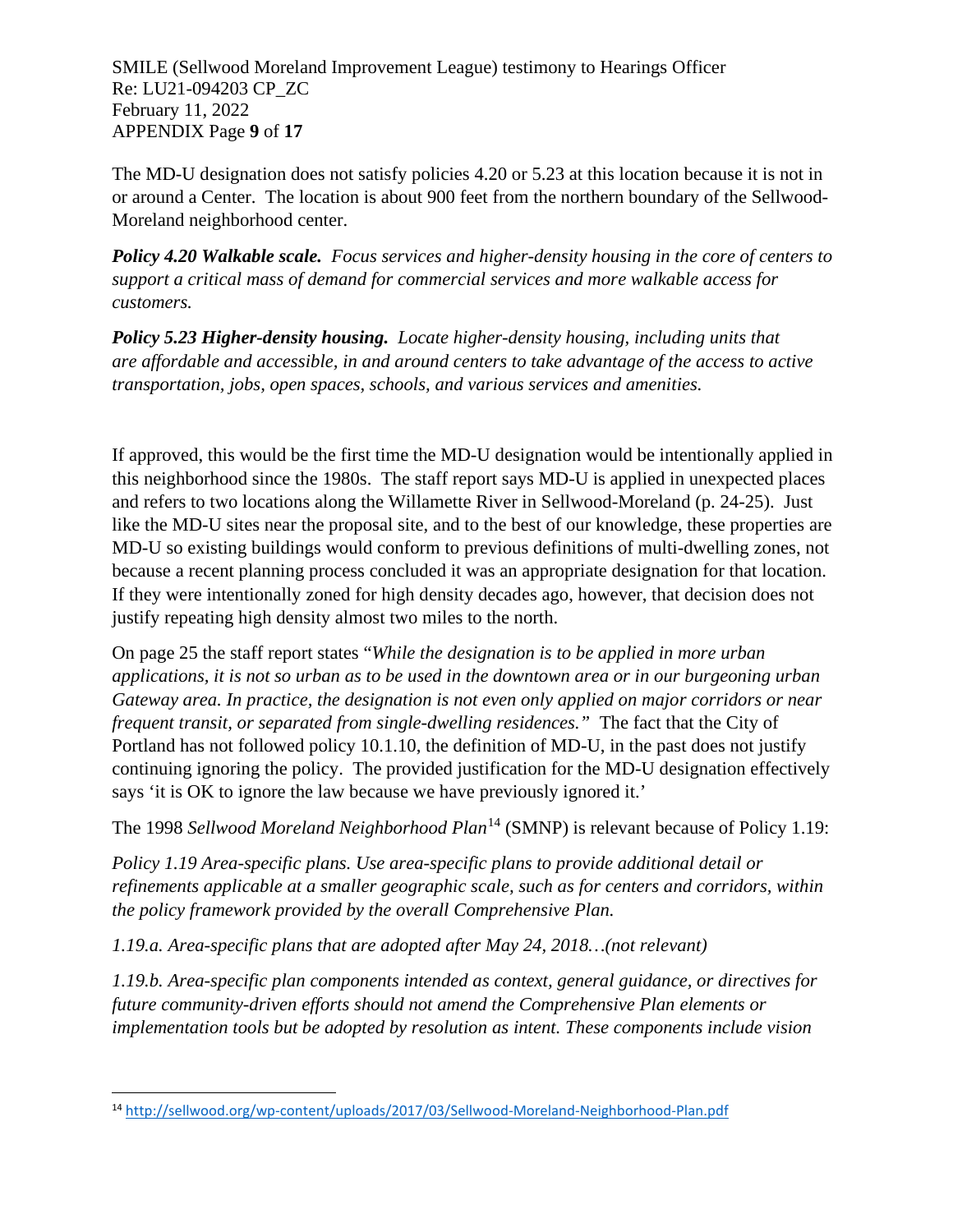SMILE (Sellwood Moreland Improvement League) testimony to Hearings Officer Re: LU21-094203 CP\_ZC February 11, 2022 APPENDIX Page **10** of **17**

*statements, historical context, existing conditions, action plans, design preferences, and other background information.*

*1.19.c. Community, area, neighborhood, and other area-specific plans that were adopted by ordinance prior to [effective date of this 2035 Comp Plan] are still in effect. However, the elements of this Comprehensive Plan supersede any goals or policies of a community, area, or neighborhood plan that are inconsistent with this Plan.*

SMNP Policy X for a new north end neighborhood center was written at the time '*A highcapacity transit station is planned for the area just north of McLoughlin'* (p. 69)*.* An objective was *'Provide for housing redevelopment at densities that support a nearby high-capacity transit station'* (p. 71)*.* In the 1990s when SMNP was written, TriMet said there would be a station on the north side of McLoughlin at SE 18th, connected to Westmoreland by a pedestrian bridge over the highway<sup>15</sup>. This transit station was never built.

The vision statement for the North End (p. 26) is

*The North End has redeveloped with new amenities that make it an inviting urban scale minineighborhood. The pocket park, community garden and the north edge of Oaks Bottom, with access to the Willamette Greenway trail, provide natural getaways at the doorstep of the four- to five-story residential buildings. Landscaping and courtyards make these units attractive to residents, many who ride high-capacity transit, available nearby. Shops along Milwaukie Avenue and McLoughlin, as well as the complex at the old Vocational Village site, offer convenient services for residents in the area.*

This 1998 vision statement includes a nearby transit station that was never built, 4-5 story buildings that would be half the height of the proposed MD-U designation, and shops along Milwaukie Avenue that have not been built. The absence of the envisioned transit station and commercial uses, along with the landslide concerns, were the impetus for applying the CM1 zone in the 2035 Comprehensive Plan.

Thus, the parts of the 1998 SMNP that are not obsolete do not support the MD-U designation.

Please note that on pages 16-17 of the staff report SMNP Policy VII Balance Growth is taken out of context because it is applicable to the core commercial areas that existed in 1998, not the subject properties.

[Control-click to return to sequential Policy and Goal index](#page-7-0)

<span id="page-15-0"></span><sup>15</sup> SMILE meeting minutes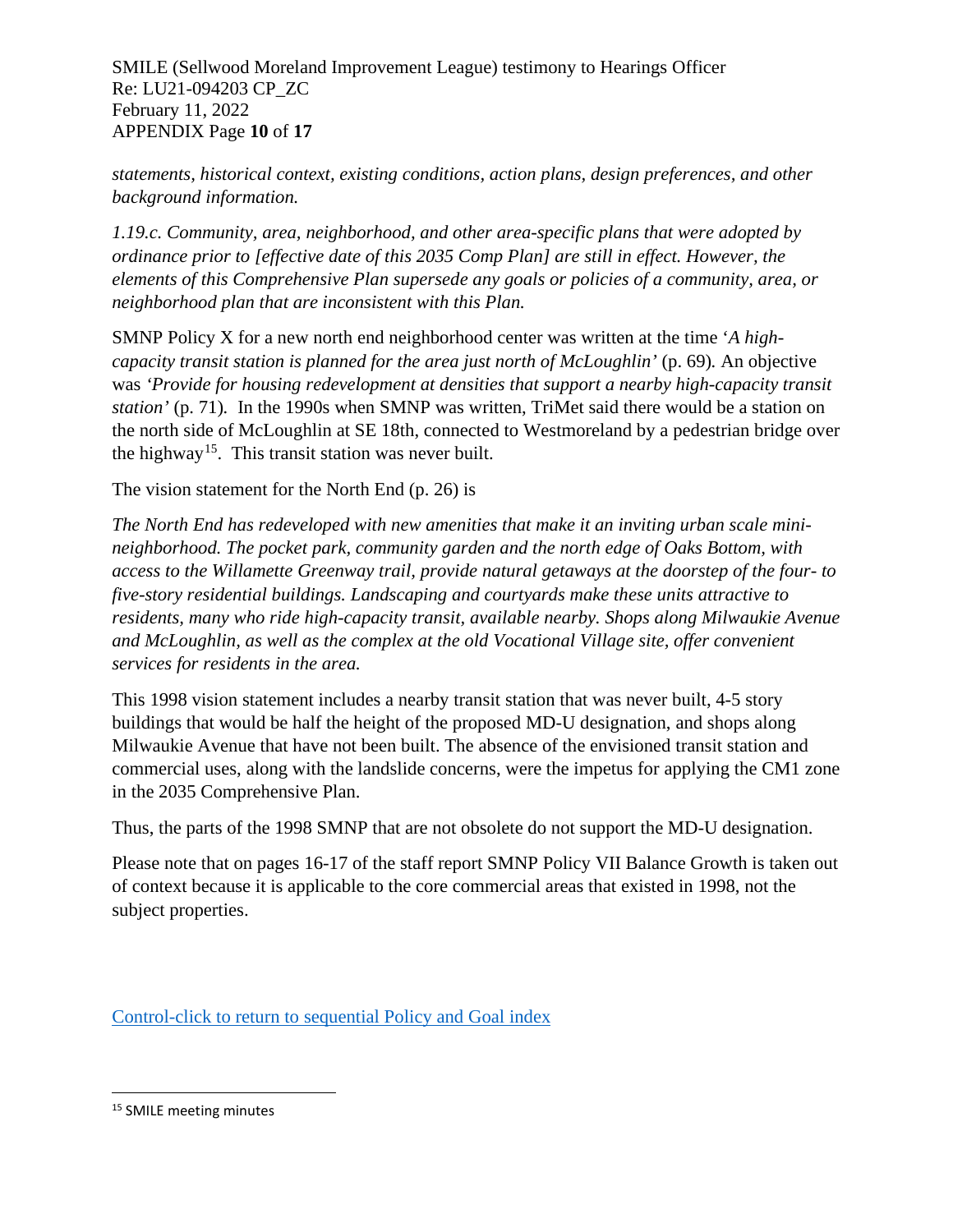SMILE (Sellwood Moreland Improvement League) testimony to Hearings Officer Re: LU21-094203 CP\_ZC February 11, 2022 APPENDIX Page **11** of **17**

# **MD-C is not compatible with the land use pattern established by the Comprehensive Plan Map**

<span id="page-16-0"></span>The proposed MD-C designation on the east side of Milwaukie Avenue would violate several Comprehensive Plan policies.

Comprehensive Plan Policy 1.18 requires that '*Applicants for quasi-judicial amendments to the Comprehensive Plan Map must show that the requested change adheres to Policies 1.10 through 1.15 and … Is compatible with the land use pattern established by the Comprehensive Plan Map*.'

#### **Rezone for feasible and safer housing**

Although not within the scope of this public hearing, we believe that there is an outcome that would be more supportive of the Comprehensive Plan, fulfill the zoned housing potential of the property, improve the feasibility of development, and do so in a way that is safer and in compliance with the zoning code. Our concept is to zone all of the property west of Milwaukie Avenue CM2 or RM2. The RM4 parcels would lose buildable area and the CM1 parcels would gain buildable area (with contributing floor area from the R5 parcel). The numbers appear to roughly balance, but we could not make detailed calculations from the available information<sup>16</sup>. The zoning change could be fine-tuned so there is no net loss of buildable floor area. We ask the applicant to consider this alternative. Benefits compared to existing zoning are:

- Safer housing: Disperse future residents along the bluff to reduce potential casualties from a landslide.
- Increased likelihood of development: Improve feasibility by providing a single zone west of Milwaukie Avenue as desired by the applicant.
- Context: A CM2 and RM2 zones are supposed to be located along neighborhood corridors such as Milwaukie Avenue
- Oaks Bottom Wildlife Refuge: Four-story CM2 or RM2 development would have less impact on Oaks Bottom Wildlife Refuge.
- Additional benefits of CM2 are smaller setbacks, a more walkable neighborhood because of increased probability of retail development in an area that lacks it, and an entirely residential development would still be allowed so the developer could adapt to future market conditions.
- Additional benefits of RM2 are that unused floor area may be transferred or sold to other sites either by building 100% inclusionary housing or preserving trees on the bluff slope<sup>[17](#page-16-2)</sup>. This would create housing off-site.

<span id="page-16-1"></span> $16$  Exhibit A has an example development for existing zoning. The parcel areas slightly differ from those on portlandmaps.com. We found that Exhibit A neglects requirements for stepdown and setback adjacent to R5. Building dimensions are not provided. Optimized CM2 and RM2 building configurations would be required for comparability with the existing zoning design.

<span id="page-16-2"></span><sup>17</sup> Portland zoning code 33.120.210.D.1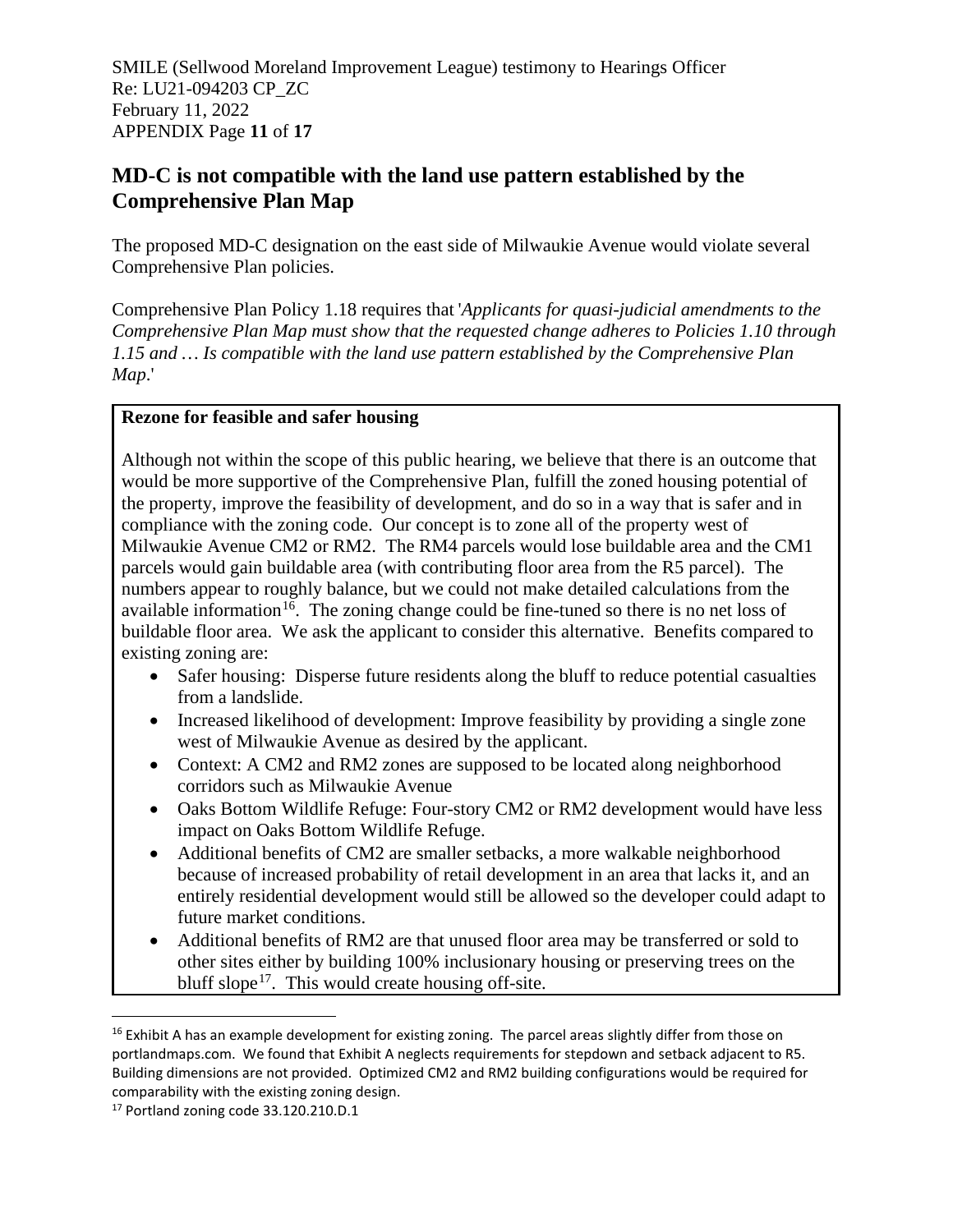SMILE (Sellwood Moreland Improvement League) testimony to Hearings Officer Re: LU21-094203 CP\_ZC February 11, 2022 APPENDIX Page **12** of **17**

The proposed MD-C/RM2

designation is not compatible with the land use pattern established by the Comprehensive Plan Map because it is latitudinally centered in a neighborhood of 28 R2.5 properties (see figure). The two isolated RM2 properties south of Ellis Street are a triplex and fourplex, which the recently enacted Residential Infill Project now allows in the R2.5 zone. The proposal would add incoherency by creating a checkerboard pattern of RM2 and R2.5 properties. This would violate the Comprehensive Plan Urban Design Direction Framework (Policy 3.1) which states *'Ensuring that new structures complement existing districts and neighborhoods will help Portland meet goals around complete communities, transit, employment lands and green space.'[18](#page-17-1)*



<span id="page-17-0"></span>The pedestrian experience is a key tenant of urban design in Portland. For example, the Comprehensive Plan Urban Design Direction (p. 36) states *'New development in inner neighborhoods should enhance the fine-grain, pedestrian-scaled built environment of main streets, mixed-use districts and residential areas.*' In addition, the following policies emphasize evaluating development at the local neighborhood scale:

*Policy 3.1 Urban Design Framework. Use the Urban Design Framework (UDF) as a guide to create inclusive and enduring places, while providing flexibility for implementation at the local scale to meet the needs of local communities.*

*Policy 3.9 Growth and development. Evaluate the potential impacts of planning and investment decisions, significant new infrastructure, and significant new development on the physical characteristics of neighborhoods and their residents, particularly under-served and under-*

<span id="page-17-1"></span><sup>18</sup> Urban Design Direction Framework[, https://www.portland.gov/sites/default/files/2019-](https://www.portland.gov/sites/default/files/2019-08/udd_final_042417_web.pdf) [08/udd\\_final\\_042417\\_web.pdf,](https://www.portland.gov/sites/default/files/2019-08/udd_final_042417_web.pdf) p. 9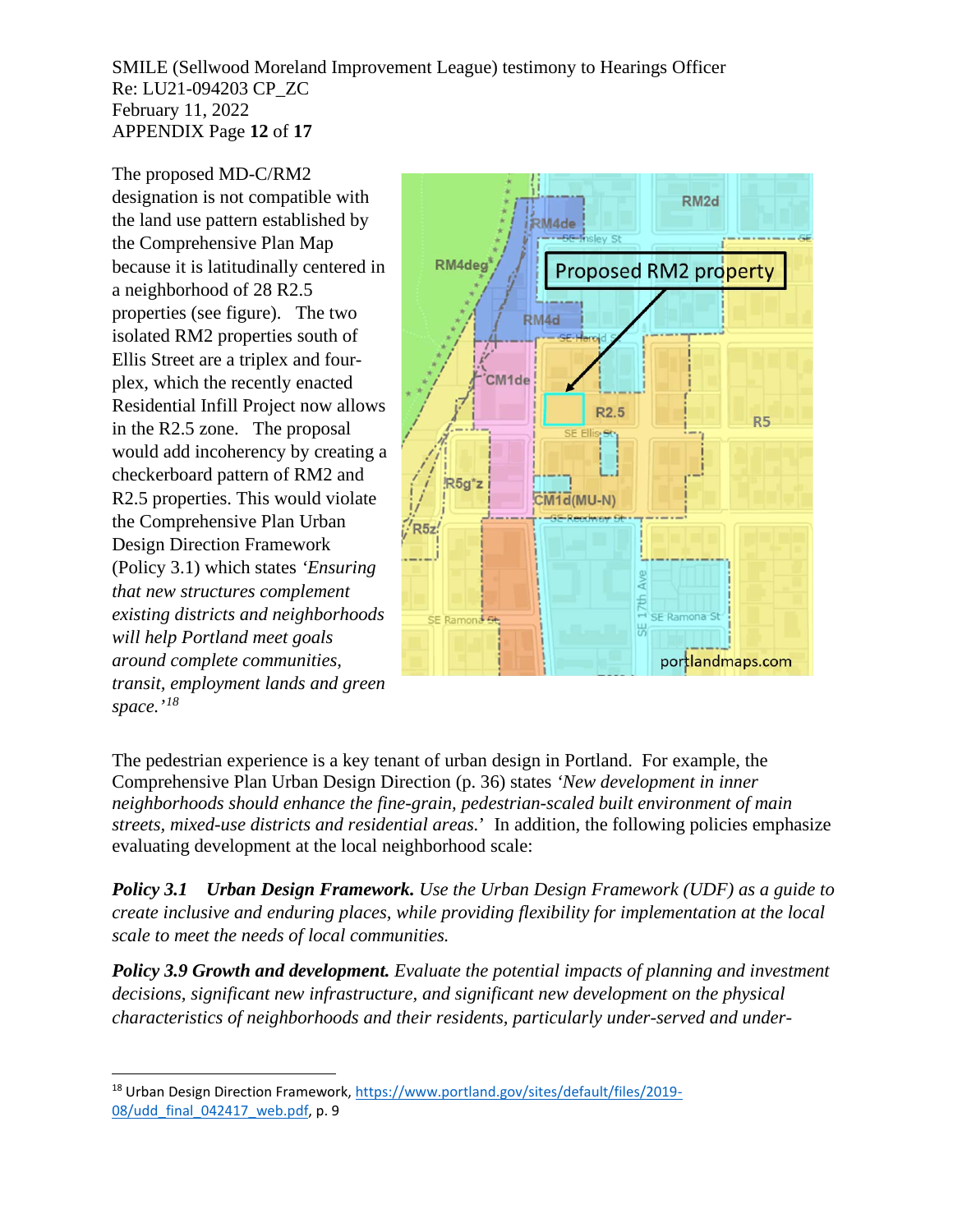SMILE (Sellwood Moreland Improvement League) testimony to Hearings Officer Re: LU21-094203 CP\_ZC February 11, 2022 APPENDIX Page **13** of **17**

*represented communities, with particular attention to displacement and affordability impacts. Identify and implement strategies to mitigate the anticipated impacts.*

*Policy 4.3 Site and context. Encourage development that responds to and enhances the positive qualities of site and context — the neighborhood, the block, the public realm, and natural features.* 

*Policy 4.16 Scale and patterns. Encourage design and development that complements the general scale, character, and natural landscape features of neighborhoods. Consider building forms, scale, street frontage relationships, setbacks, open space patterns, and landscaping. Allow for a range of architectural styles and expression.*

*Policy 4.30 Scale transitions. Create transitions in building scale in locations where higherdensity and higher-intensity development is adjacent to smaller-scale single-dwelling zoning. Ensure that new high-density and large-scale infill development adjacent to single dwelling zones incorporates design elements that soften transitions in scale and limit light and privacy impacts on adjacent residents.*

Unfortunately, the staff report does not consider the pedestrian-scaled built environment when evaluating compatibility of the requested change with land use pattern for policy 1.18. On page 14 of the staff report, compatibility of the proposed MD-C designation is evaluated by comparison to the entire 2.5-mile length of SE Milwaukie Avenue. A pedestrian standing on the corner of Milwaukie Avenue and Ellis Street sees a hundred feet or so in either direction, not a mile. The proposed MD-C designation would be incompatible with the R2.5 on either side as viewed by the pedestrian standing at Milwaukie and Ellis and therefore violate policies 1.18, 3.1, 3.9, 4.3, 4.16, and 4.30. The land use pattern that pedestrian sees is the relevant viewpoint for evaluating compatibility, not the view from an airplane.

<span id="page-18-0"></span>Policy 5.39 encourages compact single-family housing options:

*Policy 5.39 Compact single‐family options. Encourage development and preservation of small resource‐efficient and affordable single-family homes in all areas of the city.*

This policy is best accomplished by retaining the R2.5 designation which allows smaller lots and thus more affordable single-family homes than the R5 designation to the east and along the bluff to the west.

[Control-click to return to sequential Policy and Goal index](#page-7-0)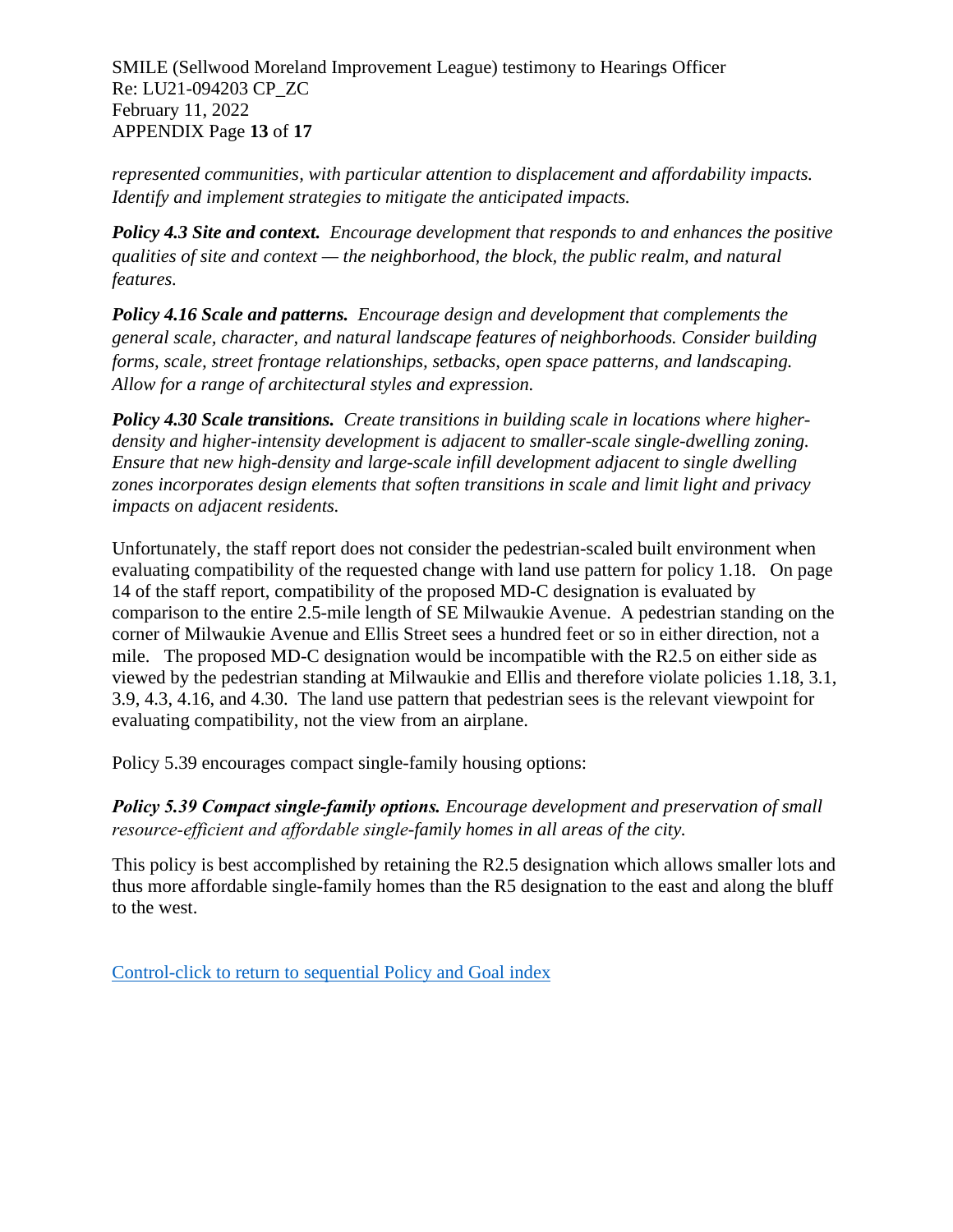SMILE (Sellwood Moreland Improvement League) testimony to Hearings Officer Re: LU21-094203 CP\_ZC February 11, 2022 APPENDIX Page **14** of **17**

# **Degradation of the benefits of Oaks Bottom Wildlife Refuge**

<span id="page-19-0"></span>Among the many concerns we have with this proposal are the potential impacts to the Oaks Bottom Wildlife Refuge, Portland's oldest wildlife refuge and the largest remaining natural wetland within the lower reach of the Willamette Valley. The proposal allows for significantly taller buildings on the bluffs just overlooking Oaks Bottom—buildings that risk creating large, visual blemishes at odds with the Comprehensive Plan policies of protecting and enhancing landmarks and natural features (Policy 4.27) and celebrating Portland's scenic resources (Policies 4.41 and 4.44). Moreover, by allowing such large buildings to be built next to the refuge, we risk degrading the watershed health and vibrant ecosystems (Policies 4.73, 7.1, 7.3, 7.14, and 7.19) in the refuge below. Statewide Land Use Goal 15.A.3 states that the Willamette River Greenway Program shall include 'management of uses on lands within and near the Greenway to maintain the qualities of the Greenway.' The Greenway passes through the proposal site and thus all of the site is near the Greenway and has to be managed to preserve Greenway qualities.

Oaks Bottom Wildlife Refuge is one of Portland's natural jewels, beloved by visitors from across the city. The presence of such large buildings on its doorstep presents an unnecessary threat to such a precious and environmentally-sensitive area (Statewide Land Use Goal 5 and Comprehensive Plan Policies 4.74 and 7.24,) and undermines rather than supports the intrinsic value of nature (Goal 7.B).

*Policy 4.27 Protect defining features. Protect and enhance defining places and features of centers and corridors, including landmarks, natural features, and historic and cultural resources, through application of zoning, incentive programs, and regulatory tools*

*Policy 4.41 Scenic resources. Enhance and celebrate Portland's scenic resources to reinforce local identity, histories, and cultures and contribute toward wayfinding throughout the city. Consider views of mountains, hills, buttes, rivers, streams, wetlands, parks, bridges, the Central City skyline, buildings, roads, art, landmarks, or other elements valued for their aesthetic appearance or symbolism.*

*Policy 4.44 Building placement, height, and massing. Maintain regulations and other tools related to building placement, height, and massing in order to preserve designated significant scenic resources.*

*Policy 4.73 Design with nature. Encourage design and site development practices that enhance, and avoid the degradation of, watershed health and ecosystem services and that incorporate trees and vegetation.*

*Policy 4.74 Flexible development options. Encourage flexibility in the division of land, the siting and design of buildings, and other improvements to reduce the impact of development on environmentally-sensitive areas and to retain healthy native and beneficial vegetation and trees.*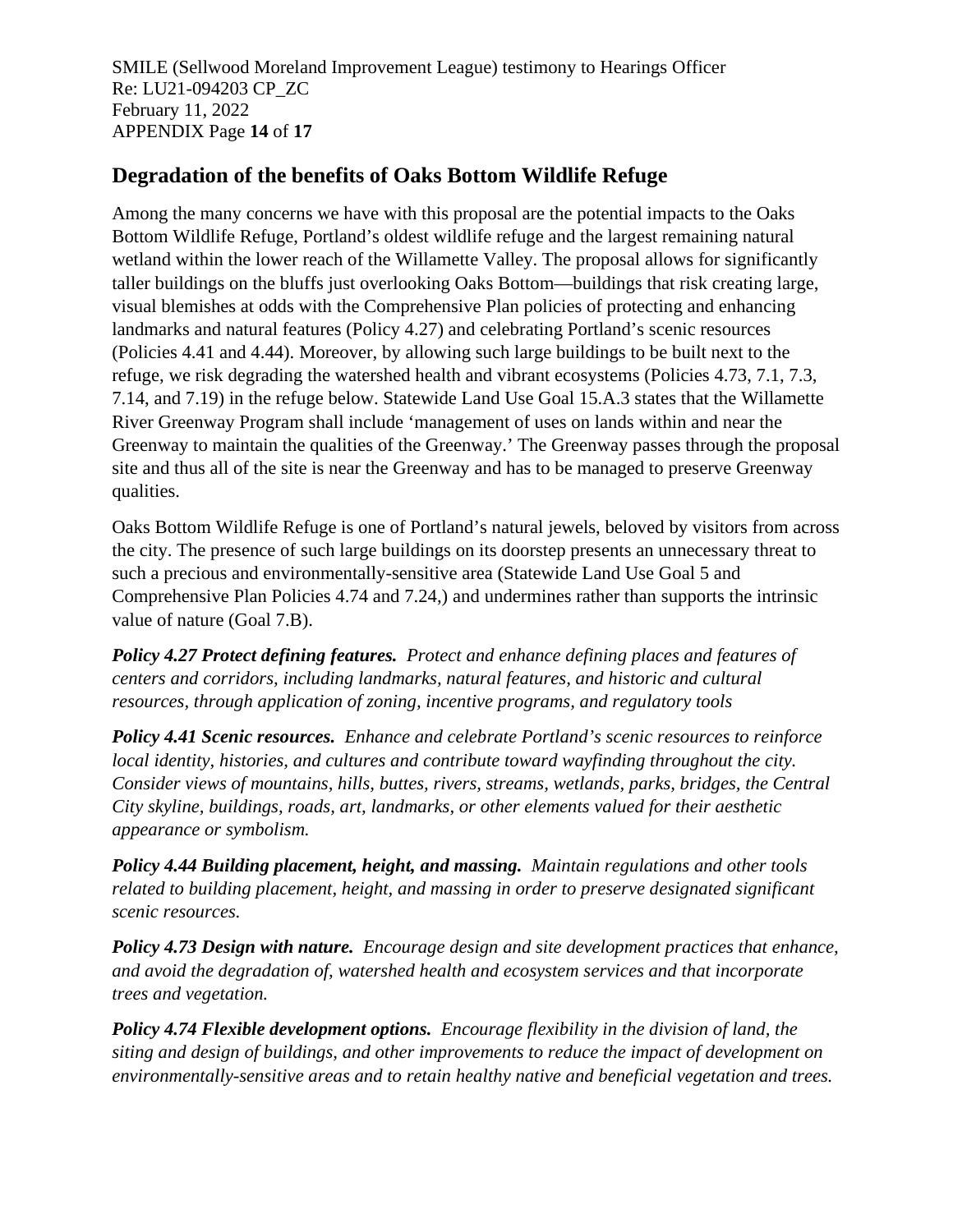SMILE (Sellwood Moreland Improvement League) testimony to Hearings Officer Re: LU21-094203 CP\_ZC February 11, 2022 APPENDIX Page **15** of **17**

### *Goal 7.B: Healthy watersheds and environment*

*Ecosystem services and ecosystem functions are maintained and watershed conditions have improved over time, supporting public health and safety, environmental quality, fish and wildlife, cultural values, economic prosperity, and the intrinsic value of nature.* 

*Policy 7.1 Environmental quality. Protect or support efforts to protect air, water, and soil quality, and associated benefits to public and ecological health and safety, through plans and investments.* 

*Policy 7.3 Ecosystem services. Consider the benefits provided by healthy ecosystems that contribute to the livability and economic health of the city.*

*Policy 7.14 Natural hazards. Prevent development-related degradation of natural systems and associated increases in landslide, wildfire, flooding, and earthquake risks.*

*Policy 7.19 Natural resource protection. Protect the quantity, quality, and function of significant natural resources identified in the City's natural resource inventory, including:*

- *Rivers, streams, sloughs, and drainageways.*
- *Floodplains.*
- *Riparian corridors.*
- *Wetlands.*
- *Groundwater.*
- *Native and other beneficial vegetation species and communities.*
- *Aquatic and terrestrial habitats, including special habitats or habitats of concern, large anchor habitats, habitat complexes and corridors, rare and declining habitats such as wetlands, native oak, bottomland hardwood forest, grassland habitat, shallow water habitat, and habitats that support special-status or at-risk plant and wildlife species.*
- *Other resources identified in natural resource inventories.*

*Policy 7.24 Regulatory hierarchy: avoid, minimize, mitigate. Maintain regulations requiring that the potential adverse impacts of new development on significant natural resources and their functions first be avoided where practicable, then minimized, then lastly, mitigated* 

## **Statewide Land Use Planning Goals**

*Goal 5, NATURAL RESOURCES, SCENIC AND HISTORIC AREAS, AND OPEN SPACES*

## *B. IMPLEMENTATION*

*2. The conservation of both renewable and non-renewable natural resources and physical limitations of the land should be used as the basis for determining the quantity, quality, location, rate and type of growth in the planning area.*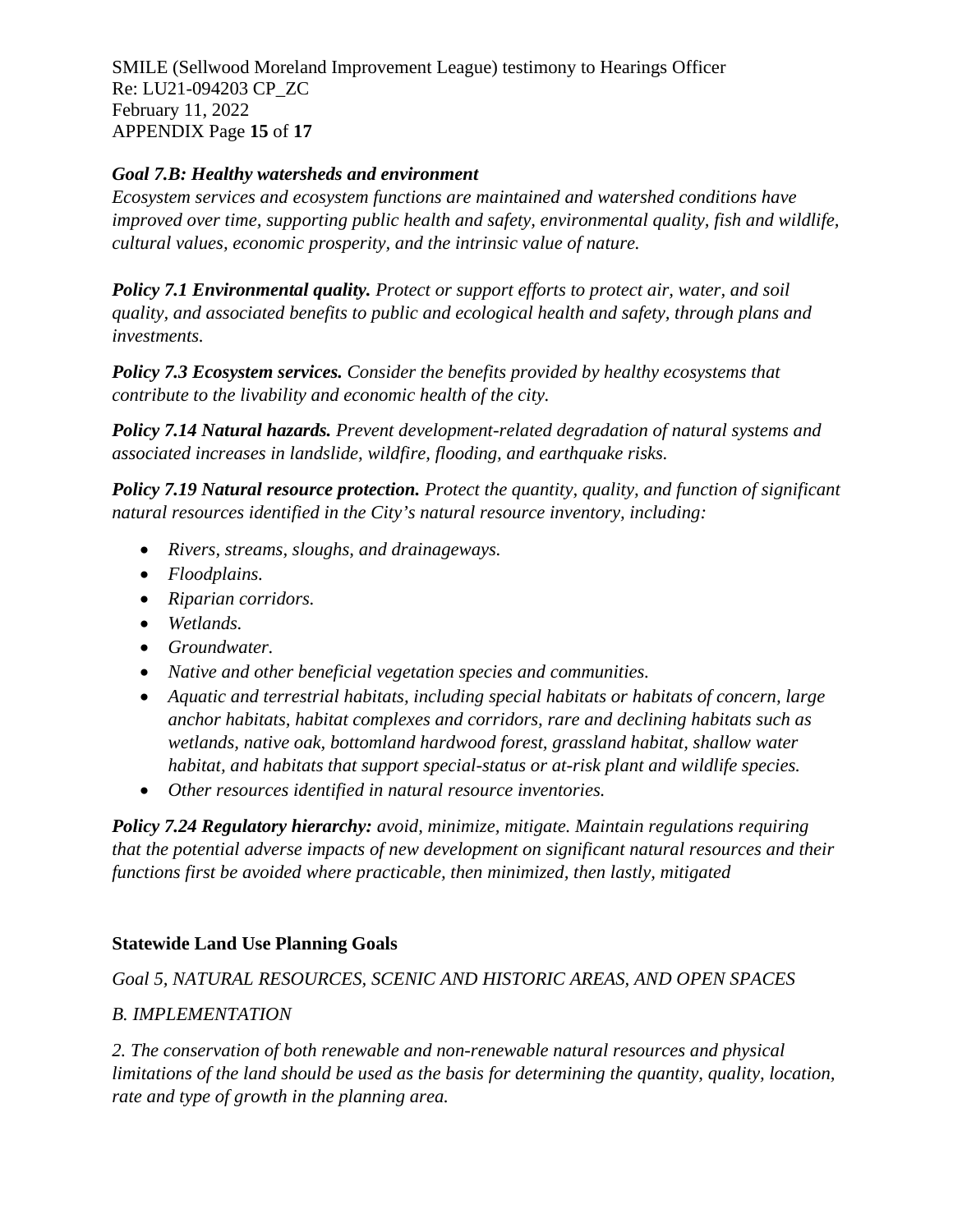#### *GOAL 15: WILLAMETTE RIVER GREENWAY*

*To protect, conserve, enhance and maintain the natural, scenic, historical, agricultural, economic and recreational qualities of lands along the Willamette River as the Willamette River Greenway.*

*A. GENERAL*

*2. The Willamette Greenway Program shall be composed of cooperative local and state government plans for the protection, conservation, enhancement and maintenance of the Greenway, …*

*3. The Greenway Program shall include:*

*b. Management of uses on lands within and near the Greenway to maintain the qualities of the Greenway;*

[Control-click to return to sequential Policy and Goal index](#page-7-0)

# **Approval Conditions**

If the Comprehensive Plan Amendment were approved, the approval conditions in the Staff Report would help mitigate some of the adverse impacts and should be adopted.

The condition requiring inclusionary housing (IH) sounds great, but it is unlikely to produce additional inclusionary housing units over those already required. Most development in our neighborhood that is required to include IH provides it on site already as required by the approval condition. IH is normally required if there are more than 19 units per building, so the approval condition would only provide 1 to 2 units per building that is 19 or fewer units. If the building or buildings had more than 19 units, no additional IH would be generated.

A principle that we have advocated for is that any increase in zoned density should be dedicated to inclusionary housing. Exhibit A shows that the number of units at the site would increase 36% with this amendment, so this principle would require that 36% of the units be affordable, not 10%.

Development should be prohibited in the River overlay zones. The justification for MD-U on page 39, bullet 2 of the staff report assumes there will be no development in the River overlay zones, but development there is not prohibited. If density in increased in one place because no development is expected somewhere else, a future development should not be allowed in the supposedly protected area.